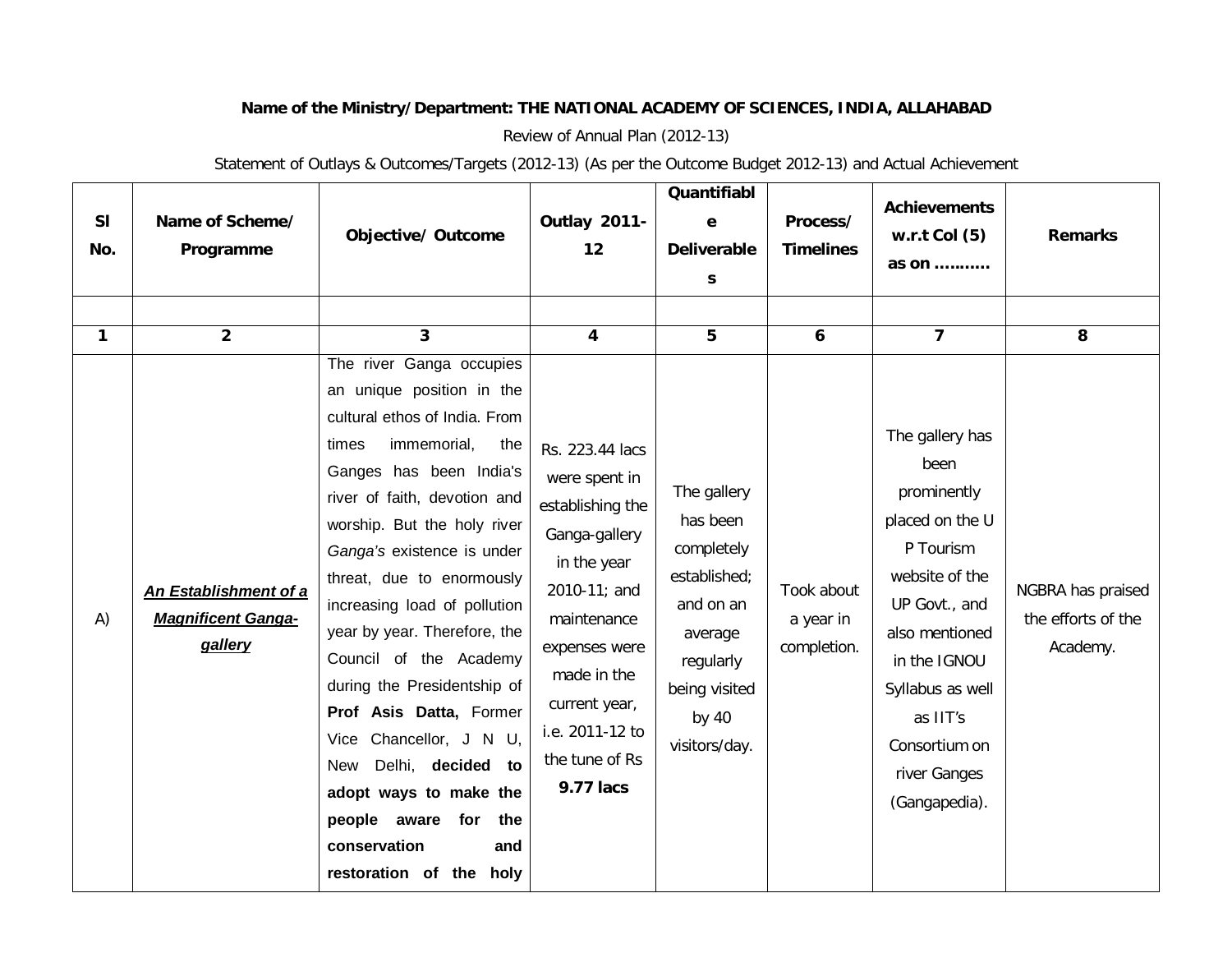|    |                     | <b>Ganges</b><br>by<br>river                             |                |               |              |                   |                     |
|----|---------------------|----------------------------------------------------------|----------------|---------------|--------------|-------------------|---------------------|
|    |                     | establishing a<br>Ganga-                                 |                |               |              |                   |                     |
|    |                     | gallery with well defined                                |                |               |              |                   |                     |
|    |                     | objectives in order to                                   |                |               |              |                   |                     |
|    |                     | highlight the religious,                                 |                |               |              |                   |                     |
|    |                     | cultural, socio-economic                                 |                |               |              |                   |                     |
|    |                     | and scientific aspects of                                |                |               |              |                   |                     |
|    |                     | the holy river. Prof M S                                 |                |               |              |                   |                     |
|    |                     | Swaminathan, Prof M G K                                  |                |               |              |                   |                     |
|    |                     | Menon and Prof Manju                                     |                |               |              |                   |                     |
|    |                     | Sharma (Past Presidents,                                 |                |               |              |                   |                     |
|    |                     | NASI),<br>immensely                                      |                |               |              |                   |                     |
|    |                     | contributed by rendering                                 |                |               |              |                   |                     |
|    |                     | their valuable advices in                                |                |               |              |                   |                     |
|    |                     | developing the gallery in a                              |                |               |              |                   |                     |
|    |                     | systematic and scientific                                |                |               |              |                   |                     |
|    |                     | manner. The gallery was                                  |                |               |              |                   |                     |
|    |                     | inaugurated by Hon'ble Sri                               |                |               |              |                   |                     |
|    |                     | Pawan Kumar Bansal,                                      |                |               |              |                   |                     |
|    |                     | Science & Tech. Minister,                                |                |               |              |                   |                     |
|    |                     | Govt. of India on April 15,                              |                |               |              |                   |                     |
|    |                     | during<br>2011<br>the                                    |                |               |              |                   |                     |
|    |                     | Presidentship of Prof. A.K.                              |                |               |              |                   |                     |
|    |                     | Sharma.                                                  |                |               |              |                   |                     |
|    |                     | The reviews published<br>in the Proceedings and          |                | All volumes   |              | The printed       | The special Issues  |
|    |                     | Science Letters of the                                   |                | were          |              | materials are the | of the publications |
|    | <b>Publications</b> | Academy covered the<br>most discussed areas              |                | published in  | Published on | treasure for the  | are to address the  |
| B) |                     | research<br>from<br>οf                                   | Rs. 34.87 lacs | time and      | due dates.   | researchers and   | science-society's   |
|    |                     | Nanotechnology<br>to<br>Biotechnology;<br>and            |                | circulated to |              | the scientific    | problems; and are   |
|    |                     | <b>Material Science</b><br>to<br><b>Transformational</b> |                | the Fellows/  |              | community of      | much in demand.     |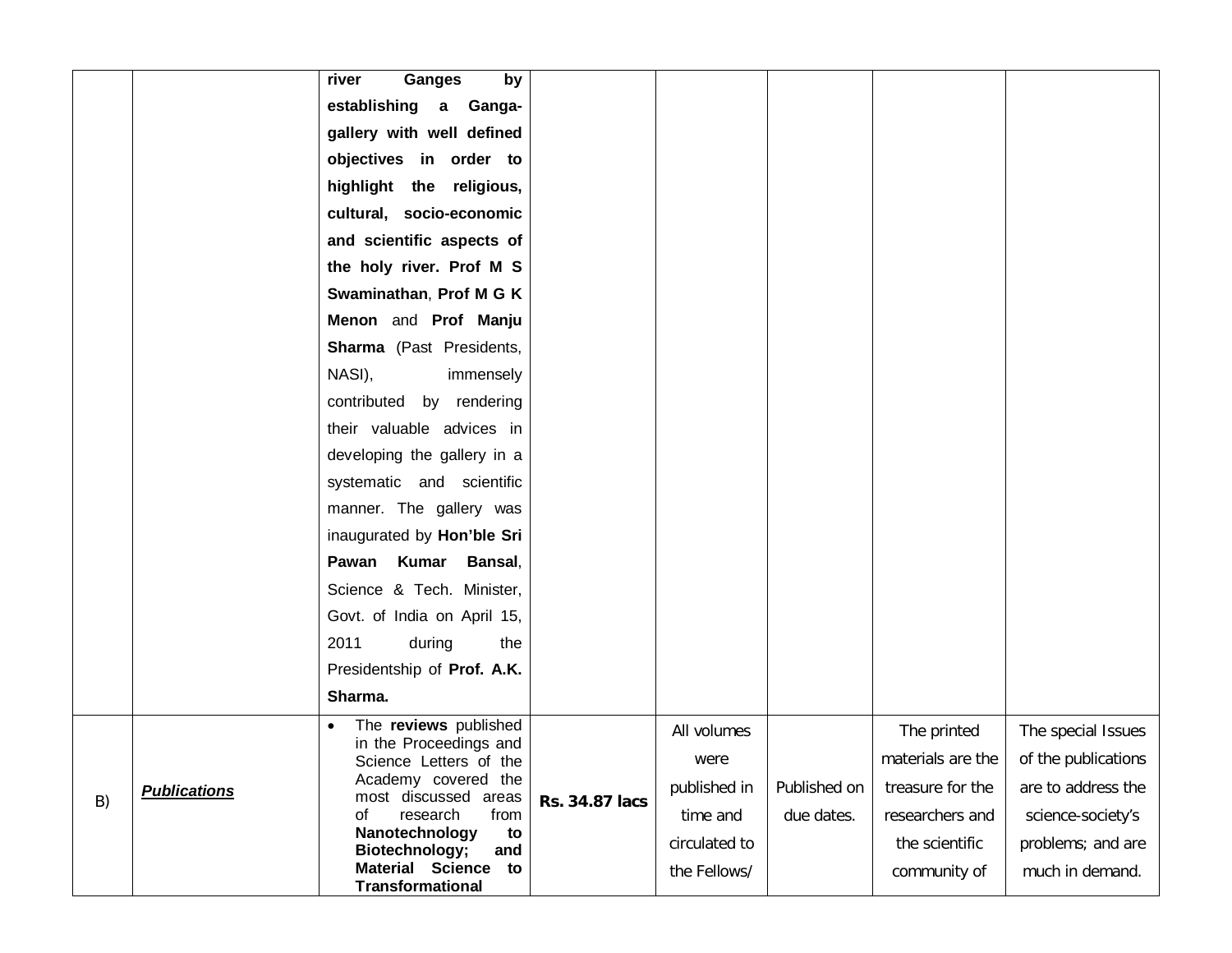|    |                                                             | Technologies.                                                                                                                                                                                                                                                                                                                                                                                                                                                                                                      |                | Members of                                                                                       |                                        | India & abroad.                                             |                                                                                                                                                                                                                                                                                                                                                                                                                                                                                                                                                                                                                                                          |
|----|-------------------------------------------------------------|--------------------------------------------------------------------------------------------------------------------------------------------------------------------------------------------------------------------------------------------------------------------------------------------------------------------------------------------------------------------------------------------------------------------------------------------------------------------------------------------------------------------|----------------|--------------------------------------------------------------------------------------------------|----------------------------------------|-------------------------------------------------------------|----------------------------------------------------------------------------------------------------------------------------------------------------------------------------------------------------------------------------------------------------------------------------------------------------------------------------------------------------------------------------------------------------------------------------------------------------------------------------------------------------------------------------------------------------------------------------------------------------------------------------------------------------------|
|    |                                                             |                                                                                                                                                                                                                                                                                                                                                                                                                                                                                                                    |                | the Academy,                                                                                     |                                        | The journals are                                            |                                                                                                                                                                                                                                                                                                                                                                                                                                                                                                                                                                                                                                                          |
|    |                                                             | from<br>Apart<br>regular<br>publications,<br>the                                                                                                                                                                                                                                                                                                                                                                                                                                                                   |                | as well as                                                                                       |                                        | now indexed by                                              |                                                                                                                                                                                                                                                                                                                                                                                                                                                                                                                                                                                                                                                          |
|    |                                                             | Academy published a                                                                                                                                                                                                                                                                                                                                                                                                                                                                                                |                | Govt.                                                                                            |                                        | Thompson and                                                |                                                                                                                                                                                                                                                                                                                                                                                                                                                                                                                                                                                                                                                          |
|    |                                                             | vast<br>data<br>on<br>the<br>Nematode                                                                                                                                                                                                                                                                                                                                                                                                                                                                              |                |                                                                                                  |                                        | other                                                       |                                                                                                                                                                                                                                                                                                                                                                                                                                                                                                                                                                                                                                                          |
|    |                                                             | <b>Infestations</b><br>(in two                                                                                                                                                                                                                                                                                                                                                                                                                                                                                     |                | agencies.                                                                                        |                                        |                                                             |                                                                                                                                                                                                                                                                                                                                                                                                                                                                                                                                                                                                                                                          |
|    |                                                             | parts), a voluminous<br>work and treasure for                                                                                                                                                                                                                                                                                                                                                                                                                                                                      |                |                                                                                                  |                                        | International                                               |                                                                                                                                                                                                                                                                                                                                                                                                                                                                                                                                                                                                                                                          |
|    |                                                             | the researchers of India                                                                                                                                                                                                                                                                                                                                                                                                                                                                                           |                |                                                                                                  |                                        | Indexing                                                    |                                                                                                                                                                                                                                                                                                                                                                                                                                                                                                                                                                                                                                                          |
|    |                                                             | & abroad.                                                                                                                                                                                                                                                                                                                                                                                                                                                                                                          |                |                                                                                                  |                                        | Agencies.                                                   |                                                                                                                                                                                                                                                                                                                                                                                                                                                                                                                                                                                                                                                          |
|    |                                                             | A few special Issues<br>$\bullet$                                                                                                                                                                                                                                                                                                                                                                                                                                                                                  |                |                                                                                                  |                                        |                                                             |                                                                                                                                                                                                                                                                                                                                                                                                                                                                                                                                                                                                                                                          |
|    |                                                             | were also published                                                                                                                                                                                                                                                                                                                                                                                                                                                                                                |                |                                                                                                  |                                        |                                                             |                                                                                                                                                                                                                                                                                                                                                                                                                                                                                                                                                                                                                                                          |
|    |                                                             |                                                                                                                                                                                                                                                                                                                                                                                                                                                                                                                    |                |                                                                                                  |                                        |                                                             |                                                                                                                                                                                                                                                                                                                                                                                                                                                                                                                                                                                                                                                          |
| C) | <b>Science</b><br><b>Communication</b><br><b>Activities</b> | The<br>highlights<br>of<br>activities were Children<br><b>Science</b><br>Meet,<br>&<br>Winter<br><b>Summer</b><br><b>Vacation</b><br>Schools,<br><b>Training Programmes,</b><br>Workshops,<br>Vigyan<br>Chaupals, Seminars,<br><b>National Technology</b><br>Day, National Science<br>World<br>and<br>Day<br>Environment Day etc.<br>Academy<br>The<br>also<br>the<br>encouraged<br>teachers for out of the<br>class science activities<br>recognizing<br>their<br>by<br>talent and giving away<br>awards to them. | Rs. 66.30 lacs | Very Popular<br>Programmes<br>running by<br>the Academy.<br>Organised<br>throughout<br>the year. | All the<br>programmes<br>held in time. | About 15000<br>students and<br>teachers were<br>benefitted. | (a)Innovative methods<br>οf<br>teaching,<br>development of<br>low<br>cost experimental tools<br>techniques<br>&<br>and<br>organization of several<br>workshops/orientation<br>programmes<br>and<br>refresher courrses by<br><b>NASI</b><br>(b)<br>Programme<br>$_{\rm on}$<br>Biodiversity - Several<br>programmes<br>were<br>organized to investigate<br>area<br>specific<br>biodiversity;<br>the<br>Biodiversity<br>Registers<br>also<br>been<br>have<br>prepared for a few<br>regions.<br>(c) Programmes on<br>Library Science &<br>Information - The<br>Academy maintains a<br>very rich library for<br>facilitating<br>the<br>researchers; and also |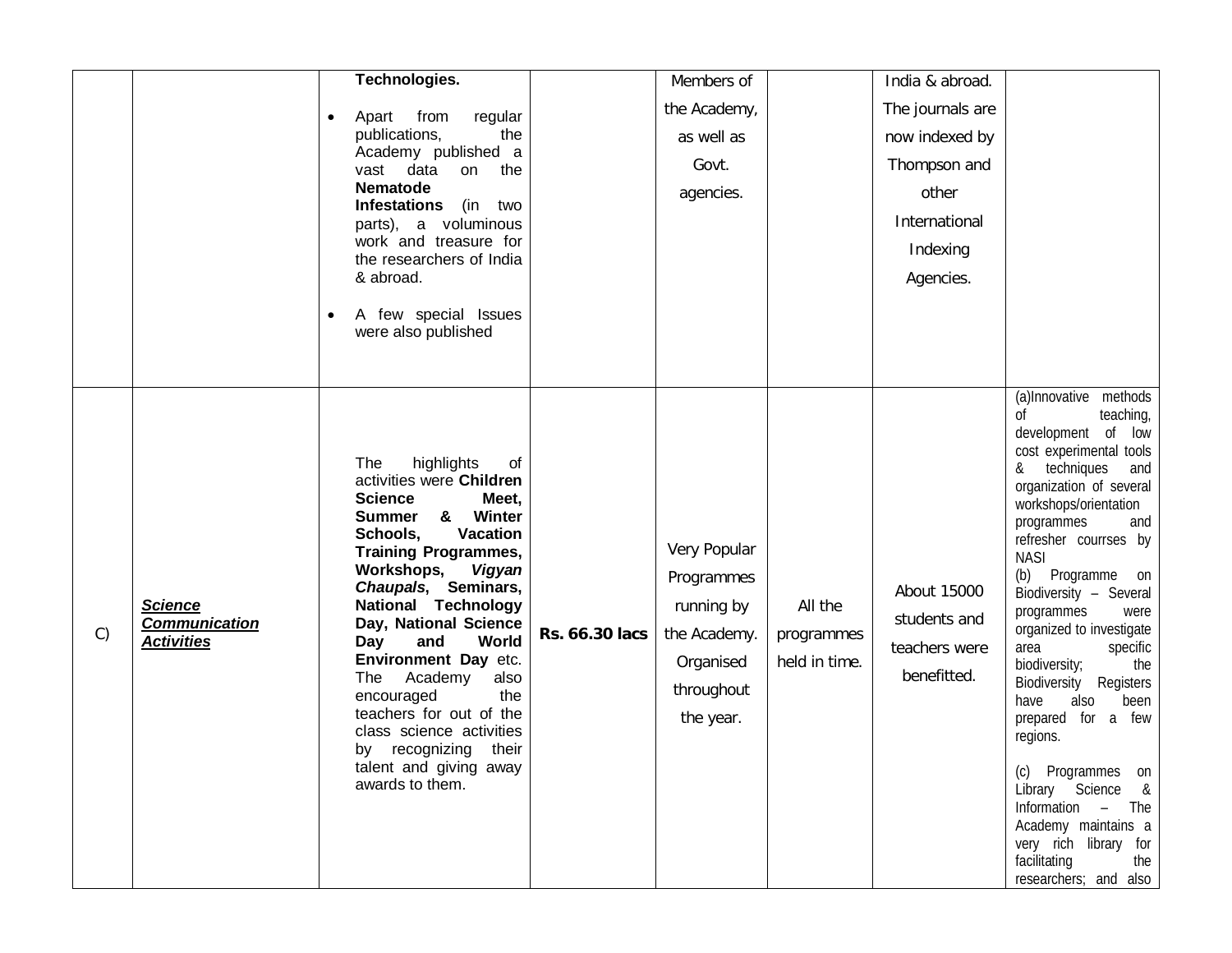|    |                                                                                                                                 |                                                                                                                                                                                                                                                                                                                                                                                                                                                                                                                                                                                                                                                                                    |                      |                                                                                   |                                                     |                                                                                                             | organizes<br>regular<br>meetings/workshops to<br>guide the students.<br>(d) On By-pass Desert<br>Cooler -<br>Intensive<br>research<br>and<br>awareness<br>programmes<br>were<br>conducted to minimize<br>mosquitogenic<br>conditions; and reduce<br>the menace of malaria,<br>dengue etc. in and<br>Allahabad<br>around<br>region. |
|----|---------------------------------------------------------------------------------------------------------------------------------|------------------------------------------------------------------------------------------------------------------------------------------------------------------------------------------------------------------------------------------------------------------------------------------------------------------------------------------------------------------------------------------------------------------------------------------------------------------------------------------------------------------------------------------------------------------------------------------------------------------------------------------------------------------------------------|----------------------|-----------------------------------------------------------------------------------|-----------------------------------------------------|-------------------------------------------------------------------------------------------------------------|------------------------------------------------------------------------------------------------------------------------------------------------------------------------------------------------------------------------------------------------------------------------------------------------------------------------------------|
| D) | <b>Science Education</b><br><b>Programmes in joint</b><br>collaboration of other<br><b>National Science</b><br><b>Academies</b> | NASI together with other<br>two Science Academies -<br>Indian<br>National Science<br>Academy, New Delhi and<br>Indian<br>Academy<br>of<br>Bangalore,<br>Sciences,<br>is<br>the<br>jointly<br>organizing<br>Summer<br>Research<br>Fellowship under the joint<br>Science Education Panel to<br>provide<br>opportunities<br>to<br>bright<br>under-and<br>post-<br>graduate<br>students<br>and<br>teachers to usefully spend<br>summer/winter<br>their<br>vacations, at a research<br>laboratory for a period of<br>two months. It is worth<br>mentioning that a<br>large<br>number of Fellows of NASI<br>have opted to mentor<br>students<br>and<br>teachers<br>under this programme. | Rs. 136.87<br>lacs   | About<br>thousand<br>students/<br>teachers<br>participated<br>in the<br>programme | Completed<br>within the<br>stipulated<br>time line. | The students are<br>aspiring to<br>become<br>scientists or<br>taking science in<br>their higher<br>studies. | Very popular<br>programme all over<br>India. Also several<br>refresher courses<br>and lecture<br>workshops<br>organized with this<br>programme.                                                                                                                                                                                    |
| E) | <b>Annual</b>                                                                                                                   | During the Annual Session,                                                                                                                                                                                                                                                                                                                                                                                                                                                                                                                                                                                                                                                         | <b>Rs 58.84 lacs</b> | The                                                                               | Completed                                           | Chairs<br>Scholarships<br>and                                                                               | The symposia were                                                                                                                                                                                                                                                                                                                  |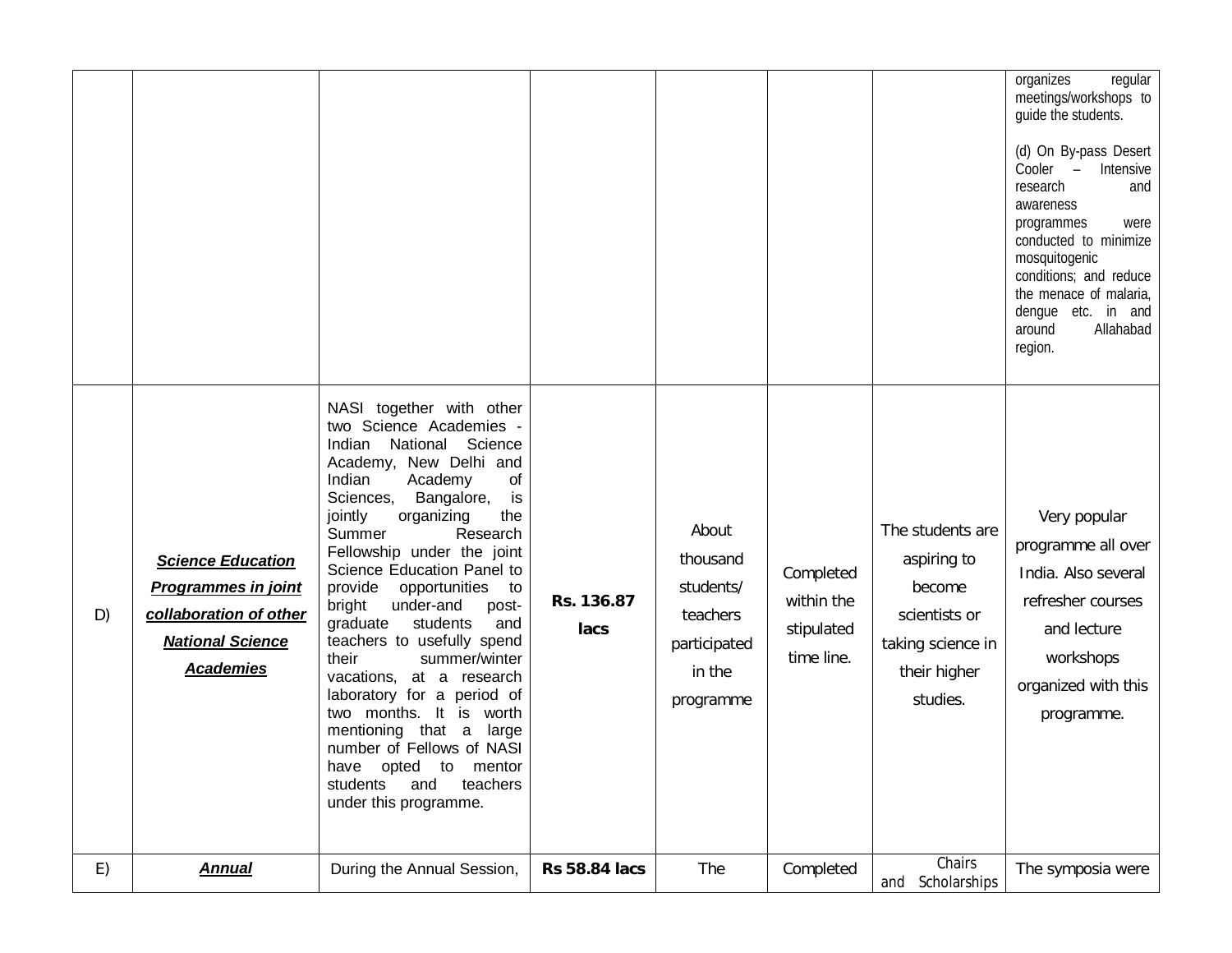| Session/Symposia/Se | every year a Symposium is     | recommendat  | in time. | were instituted to                     | the need of hour; |
|---------------------|-------------------------------|--------------|----------|----------------------------------------|-------------------|
| minars & Scientific | also organized on some        | ions are on  |          | supervise<br>and<br>take up projects   | and the           |
| <b>Discussions</b>  | recent topic of interest,     | the website  |          | and activities in                      | recommendation    |
|                     | directly related to science & | of NASI      |          | the areas leading<br>sustainable<br>to | are being         |
|                     | society. The year 2010 was    | (www.nasi.ni |          | development.                           | undertaken for    |
|                     | the International Year of     | $c.in$ ; and |          |                                        | implementation by |
|                     | Biodiversity; and the year    | also sent to |          |                                        | the different     |
|                     | 2011 was declared by the      | the Govt.    |          |                                        | concerned         |
|                     | UNO as the International      | bodies for   |          |                                        | agencies.         |
|                     | Year of Forests. In view of   | necessary    |          |                                        |                   |
|                     | this, the Academy decided     | action.      |          |                                        |                   |
|                     | to organize several           |              |          |                                        |                   |
|                     | programmes. In the year       |              |          |                                        |                   |
|                     | 2010 a National Symposium     |              |          |                                        |                   |
|                     | on "Climate Change" was       |              |          |                                        |                   |
|                     | organized under the           |              |          |                                        |                   |
|                     | President ship of Prof Asis   |              |          |                                        |                   |
|                     | Datta; Prof. M.S.             |              |          |                                        |                   |
|                     | Swaminathan was its Chief     |              |          |                                        |                   |
|                     | Guest and Prof. (Mrs.)        |              |          |                                        |                   |
|                     | Manju Sharma coordinated      |              |          |                                        |                   |
|                     | the event as the Convener.    |              |          |                                        |                   |
|                     | The major topics of this      |              |          |                                        |                   |
|                     | symposium were decided in     |              |          |                                        |                   |
|                     | a meeting headed by Prof.     |              |          |                                        |                   |
|                     | M.G.K. Menon to give an       |              |          |                                        |                   |
|                     | emphasis on the adverse       |              |          |                                        |                   |
|                     | impact of the climate         |              |          |                                        |                   |
|                     | change on the planet earth    |              |          |                                        |                   |
|                     | in general, and the           |              |          |                                        |                   |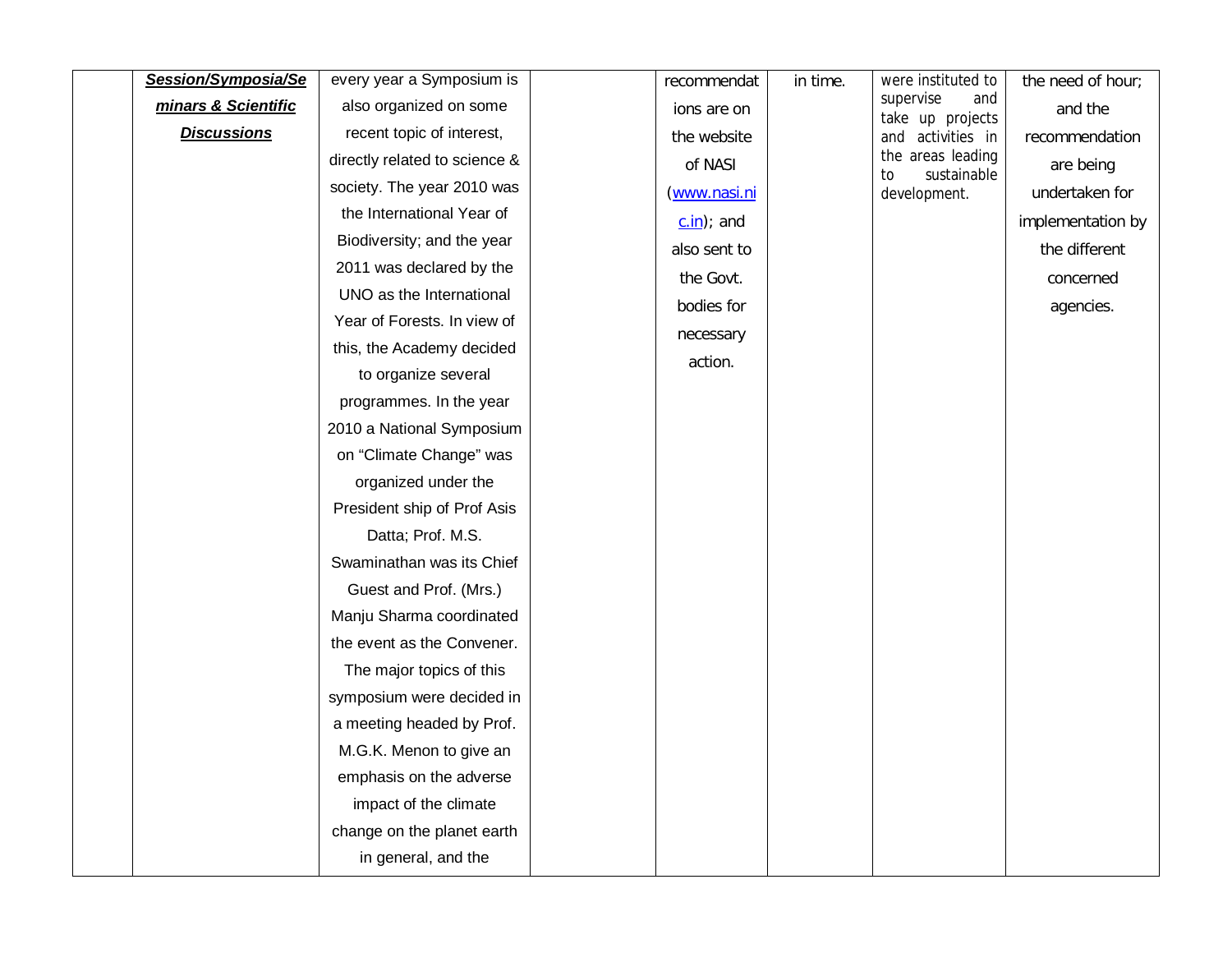|    |                       | biodiversity, in particular.     |           |              |              |                  |                     |
|----|-----------------------|----------------------------------|-----------|--------------|--------------|------------------|---------------------|
|    |                       | The recommendations of           |           |              |              |                  |                     |
|    |                       | this symposium were sent         |           |              |              |                  |                     |
|    |                       | to concerned governmental        |           |              |              |                  |                     |
|    |                       | and non-governmental             |           |              |              |                  |                     |
|    |                       | departments; and are also        |           |              |              |                  |                     |
|    |                       | on the website of NASI.          |           |              |              |                  |                     |
|    |                       | Therefore, in consonance         |           |              |              |                  |                     |
|    |                       | with the plan, the               |           |              |              |                  |                     |
|    |                       | <b>Academy further</b>           |           |              |              |                  |                     |
|    |                       | organized a National             |           |              |              |                  |                     |
|    |                       | Symposium on                     |           |              |              |                  |                     |
|    |                       | "Sustainable Management          |           |              |              |                  |                     |
|    |                       | of Biodiversity using            |           |              |              |                  |                     |
|    |                       | <b>Science &amp; Technology"</b> |           |              |              |                  |                     |
|    |                       | on Nov. 24-26, 2011 at           |           |              |              |                  |                     |
|    |                       | Trivandrum; with an aim          |           |              |              |                  |                     |
|    |                       | to propagate the message         |           |              |              |                  |                     |
|    |                       | to take concrete steps for       |           |              |              |                  |                     |
|    |                       | conserving the                   |           |              |              |                  |                     |
|    |                       | biodiversity for                 |           |              |              |                  |                     |
|    |                       | <b>Sustainable Development.</b>  |           |              |              |                  |                     |
|    |                       | The recommendations have         |           |              |              |                  |                     |
|    |                       | been sent to DST, N Delhi.       |           |              |              |                  |                     |
|    |                       | Apart from                       |           | The Fellows/ | The timely   | Manifold         | These Fellowships   |
|    | <b>Fellowship/</b>    | electing/selecting the           |           | Members and  | reports were | achievements of  | and Chairs are very |
| F) | <b>Membership and</b> | Fellows/Members, the             | Rs 362.65 | the Awardees | received;    | these scientists | prestigious and     |
|    | recognition/awards    | Academy also has started a       | lacs      | have         | and printed  | have been        | ICMR/DST/UGC        |
|    |                       | tradition of recognizing the     |           | immensely    | in the       | published in the | have given full     |
|    |                       | manifold contributions of its    |           | contributed  | Annual       | Annual Report,   | recognition to the  |
|    |                       |                                  |           |              |              |                  |                     |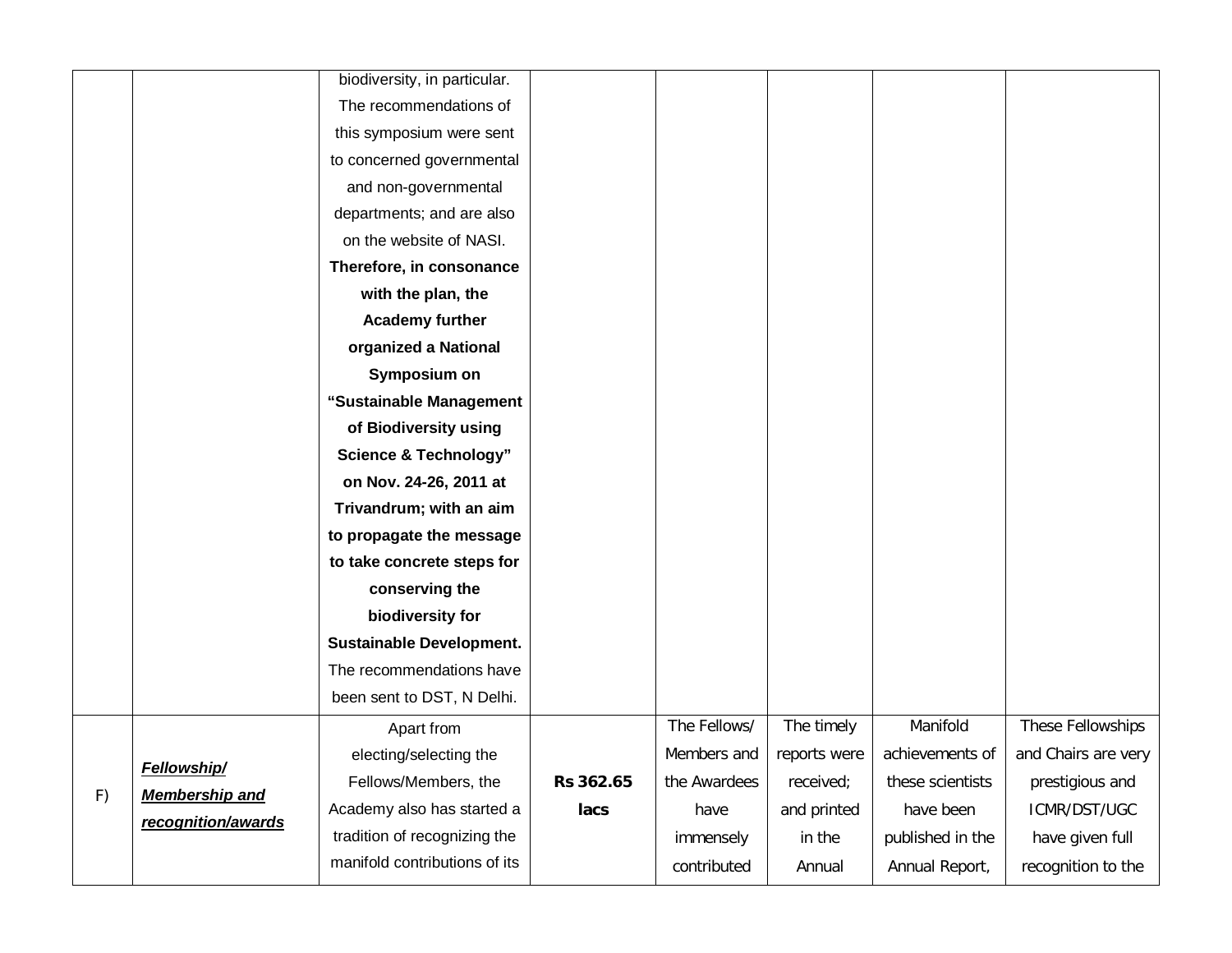|    |                          | senior and distinguished                                                                                                 |                      | to the        | Report of    | sent to the DST, | work of these        |
|----|--------------------------|--------------------------------------------------------------------------------------------------------------------------|----------------------|---------------|--------------|------------------|----------------------|
|    |                          | scientists by offering them                                                                                              |                      | development   | the          | N Delhi.         | scientists.          |
|    |                          | prestigious Chairs.                                                                                                      |                      | of science in | Academy.     |                  |                      |
|    |                          | Recently, the ICMR, New                                                                                                  |                      | general and   |              |                  |                      |
|    |                          | Delhi, has jointly instituted                                                                                            |                      | the research  |              |                  |                      |
|    |                          | the NASI-ICMR Fellowship                                                                                                 |                      | in particular |              |                  |                      |
|    |                          | in the area of Public Health                                                                                             |                      | by publishing |              |                  |                      |
|    |                          | Research. This is the first                                                                                              |                      | their results |              |                  |                      |
|    |                          | such joint endeavor of the                                                                                               |                      | and patenting |              |                  |                      |
|    |                          | Academy and ICMR.                                                                                                        |                      | their         |              |                  |                      |
|    |                          |                                                                                                                          |                      | findings/     |              |                  |                      |
|    |                          |                                                                                                                          |                      | Products.     |              |                  |                      |
|    |                          | Library<br>services<br>were                                                                                              |                      | Every day the |              | The library is   |                      |
|    |                          | enriched through digitization                                                                                            |                      | library is    |              | very popular;    |                      |
|    |                          | of the library, subscribing<br>books<br>and<br>more<br>by                                                                |                      | attended by   | The required | and contains     |                      |
|    |                          | providing<br>facilities<br>of<br>reading<br>storage,<br>room,                                                            |                      | about 30-40   | updation of  | precious         |                      |
|    |                          | microfilming, citation index<br>etc. Internet facility<br>for<br>educational purpose is also<br>being provided to<br>the |                      |               | researchers/ | the library      | treasure of          |
| G) | <b>Singhania Library</b> |                                                                                                                          | <b>Rs 21.15 lacs</b> | Student of    | stock &      | books on history | several institutions |
|    |                          |                                                                                                                          |                      | undergraduat  | services was | of science and   | of India and         |
|    |                          | students free-of-cost. In the<br>year 2011 the library has                                                               |                      | e,            | done within  | also of other    | abroad.              |
|    |                          | been<br>connected<br>to                                                                                                  |                      | postgraduate  | the time     | branches of      |                      |
|    |                          | <b>National</b><br>Knowledge<br>Network (NKN).                                                                           |                      | ; and $+2$    | period.      | science &        |                      |
|    |                          |                                                                                                                          |                      | level.        |              | technology.      |                      |
|    |                          | The 15 Chapters of the                                                                                                   |                      |               | All the      |                  | The Chapters cover   |
|    |                          | Academy have undertaken                                                                                                  |                      | About 10000   | Chapters are | The              | almost the entire    |
| H) | <b>Local Chapters</b>    | a hundreds of activities                                                                                                 | Rs. 10.63 lacs       | students      | undertaking  | achievements     | country and involve  |
|    |                          | for the furtherance of the                                                                                               |                      | were          | their        | are published in | the NASI Fellows     |
|    |                          | Academy's objectives.                                                                                                    |                      | benefitted.   | activities   | their reports.   | and Members in       |
|    |                          | Detailed reports of the                                                                                                  |                      |               | timely.      |                  | organizing the       |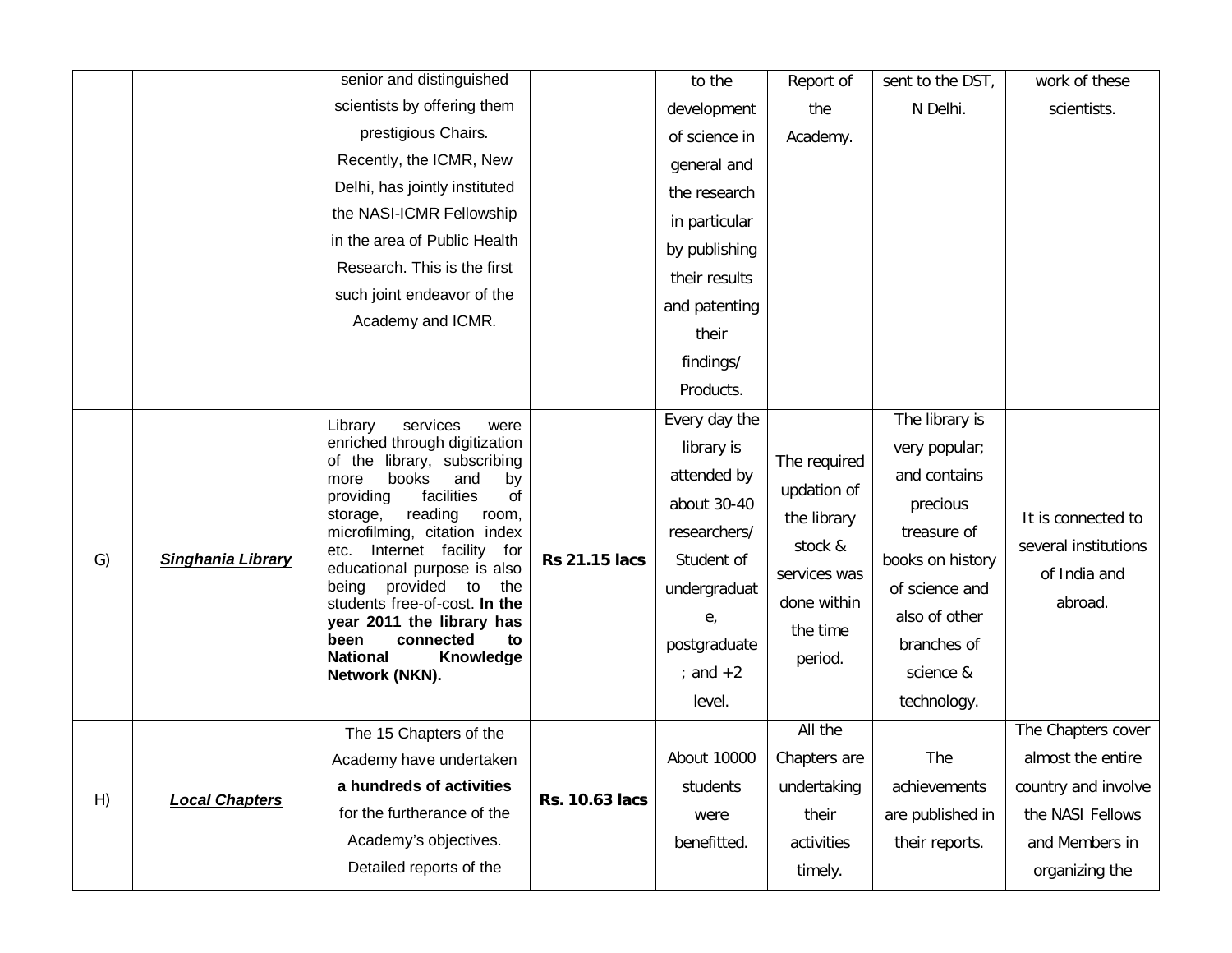|           |                          | Chapters have been                |            |       |        | science               |
|-----------|--------------------------|-----------------------------------|------------|-------|--------|-----------------------|
|           |                          | included in the Annual            |            |       |        | communication/        |
|           |                          | Report (published for 2011-       |            |       |        | Education activities. |
|           |                          | 12).                              |            |       |        |                       |
|           | <b>Other Activities</b>  |                                   |            |       |        |                       |
|           | including Establishment/ | To serve the science &<br>society | Rs. 346.79 |       |        |                       |
| $\vert$ ) | Maintenance and other    |                                   |            | ----- | ------ | ----------            |
|           | collaborative            |                                   | lacs       |       |        |                       |
|           | programmes               |                                   |            |       |        |                       |
|           |                          |                                   | Rs. 10.47  |       |        |                       |
|           |                          | Grand Total*:                     | crores     |       |        |                       |

## **Name of the Ministry/Department: THE NATIONAL ACADEMY OF SCIENCES, INDIA, ALLAHABAD**

Review of Annual Plan (2013-14)

Statement of Outlays & Outcomes/Targets (2013-14) (As per the Outcome Budget 2013-14) and Up-to date Actual Achievement

| SI<br>No. | Name of Scheme/<br>Programme                                  | <b>Objective/ Outcome</b>                                                                                                                                                    | Outlay 2012-<br>13                                                | Quantifiabl<br>e<br><b>Deliverable</b><br>S.                           | Process/<br><b>Timelines</b>         | <b>Achievements</b><br>w.r.t Col $(5)$<br>as on                        | <b>Remarks</b>                                      |
|-----------|---------------------------------------------------------------|------------------------------------------------------------------------------------------------------------------------------------------------------------------------------|-------------------------------------------------------------------|------------------------------------------------------------------------|--------------------------------------|------------------------------------------------------------------------|-----------------------------------------------------|
|           |                                                               |                                                                                                                                                                              |                                                                   |                                                                        |                                      |                                                                        |                                                     |
|           | $\overline{2}$                                                | 3                                                                                                                                                                            | 4                                                                 | 5                                                                      | 6                                    | 7                                                                      | 8                                                   |
| A)        | An Establishment of a<br><b>Magnificent Ganga-</b><br>gallery | <b>The</b><br>gallery<br>was<br>inaugurated by Hon'ble Sri<br>Kumar<br>Bansal,<br>Pawan<br>Science & Tech. Minister,<br>Govt. of India on April 15,<br>2011<br>the<br>during | Maintenance<br>and upkeep,<br>including<br>projects on<br>Ganga & | The gallery<br>has been<br>completely<br>established;<br>and regularly | Has become<br>a regular<br>activity. | The gallery has<br>been<br>prominently<br>placed on the U<br>P Tourism | NGBRA has praised<br>the efforts of the<br>Academy. |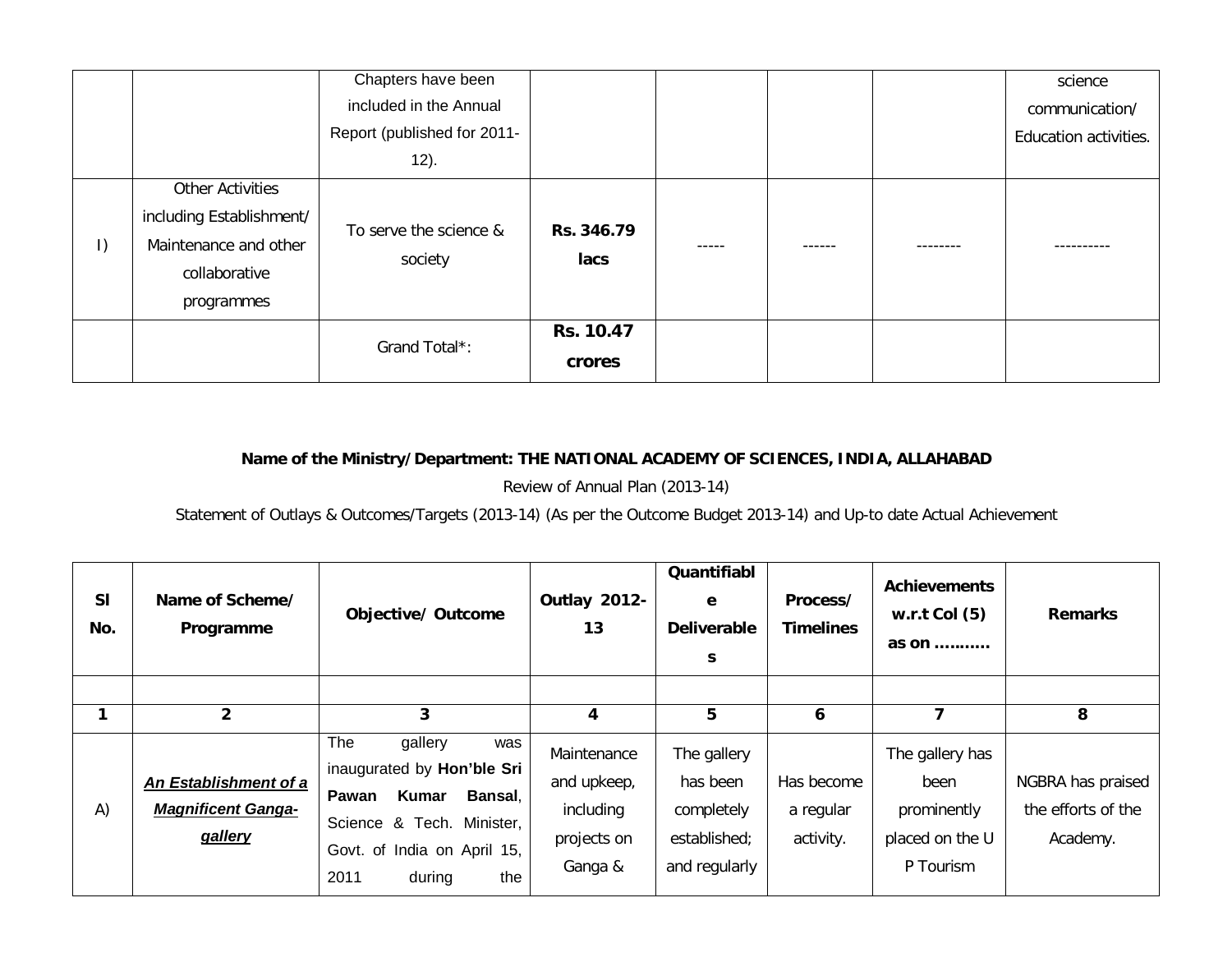|                           | Presidentship of Prof. A.K.                                                                                                                                                                                                                                                                                                                                                                                                                                                                                                                                                                           | Pollution, and  | being visited                                                                                                                                      |                            | website of the                                                                                                                                                                                                                        |                                                                                                                              |
|---------------------------|-------------------------------------------------------------------------------------------------------------------------------------------------------------------------------------------------------------------------------------------------------------------------------------------------------------------------------------------------------------------------------------------------------------------------------------------------------------------------------------------------------------------------------------------------------------------------------------------------------|-----------------|----------------------------------------------------------------------------------------------------------------------------------------------------|----------------------------|---------------------------------------------------------------------------------------------------------------------------------------------------------------------------------------------------------------------------------------|------------------------------------------------------------------------------------------------------------------------------|
|                           | Sharma. The gallery is so                                                                                                                                                                                                                                                                                                                                                                                                                                                                                                                                                                             | organization of | by many                                                                                                                                            |                            | UP Govt., and                                                                                                                                                                                                                         |                                                                                                                              |
|                           | popular that it attracted                                                                                                                                                                                                                                                                                                                                                                                                                                                                                                                                                                             | Exhibitions in  | visitors. The                                                                                                                                      |                            | also mentioned                                                                                                                                                                                                                        |                                                                                                                              |
|                           | the lacs of pilgrims in the                                                                                                                                                                                                                                                                                                                                                                                                                                                                                                                                                                           | different parts | exhibitions                                                                                                                                        |                            | in the IGNOU                                                                                                                                                                                                                          |                                                                                                                              |
|                           | year 2012-13 during the                                                                                                                                                                                                                                                                                                                                                                                                                                                                                                                                                                               | of the river    | were                                                                                                                                               |                            | Syllabus as well                                                                                                                                                                                                                      |                                                                                                                              |
|                           | Mahakhumbh; and the                                                                                                                                                                                                                                                                                                                                                                                                                                                                                                                                                                                   | basin -         | organized                                                                                                                                          |                            | as IIT's                                                                                                                                                                                                                              |                                                                                                                              |
|                           | Academy was requested                                                                                                                                                                                                                                                                                                                                                                                                                                                                                                                                                                                 | expenses        | thrice in this                                                                                                                                     |                            | Consortium on                                                                                                                                                                                                                         |                                                                                                                              |
|                           | by the NGRBA, New Delhi                                                                                                                                                                                                                                                                                                                                                                                                                                                                                                                                                                               | made in the     | year.                                                                                                                                              |                            | river Ganges                                                                                                                                                                                                                          |                                                                                                                              |
|                           | to establish a prototype of                                                                                                                                                                                                                                                                                                                                                                                                                                                                                                                                                                           | current year,   |                                                                                                                                                    |                            | (Gangapedia).                                                                                                                                                                                                                         |                                                                                                                              |
|                           | the gallery at Sangam                                                                                                                                                                                                                                                                                                                                                                                                                                                                                                                                                                                 | i.e. 2012-13 to |                                                                                                                                                    |                            |                                                                                                                                                                                                                                       |                                                                                                                              |
|                           | Kshetra, Allahabad.                                                                                                                                                                                                                                                                                                                                                                                                                                                                                                                                                                                   | the tune of Rs  |                                                                                                                                                    |                            |                                                                                                                                                                                                                                       |                                                                                                                              |
|                           |                                                                                                                                                                                                                                                                                                                                                                                                                                                                                                                                                                                                       | 55 lacs         |                                                                                                                                                    |                            |                                                                                                                                                                                                                                       |                                                                                                                              |
| <b>Publications</b><br>B) | The reviews published<br>in the Proceedings and<br>Science Letters of the<br>Academy covered the<br>most discussed areas<br>research<br>from<br>оt<br>Nanotechnology<br>to<br>Biotechnology;<br>and<br><b>Material Science</b><br>to<br><b>Transformational</b><br>Technologies.<br>from<br>Apart<br>regular<br>publications,<br>the<br>Academy published a<br>vast data<br>the<br>on<br>Nematode<br><b>Infestations</b><br>(Third<br>voluminous<br>part),<br>a<br>work and treasure for<br>the researchers of India<br>& abroad.<br>A few special Issues<br>were also published<br>A book on Malaria | Rs. 65 lacs     | All volumes<br>were<br>published in<br>time and<br>circulated to<br>the Fellows/<br>Members of<br>the Academy,<br>as well as<br>Govt.<br>agencies. | Published on<br>due dates. | The printed<br>materials are the<br>treasure for the<br>researchers and<br>the scientific<br>community of<br>India & abroad.<br>The journals are<br>now indexed by<br>Thompson and<br>other<br>International<br>Indexing<br>Agencies. | The special Issues<br>of the publications<br>are to address the<br>science-society's<br>problems; and are<br>much in demand. |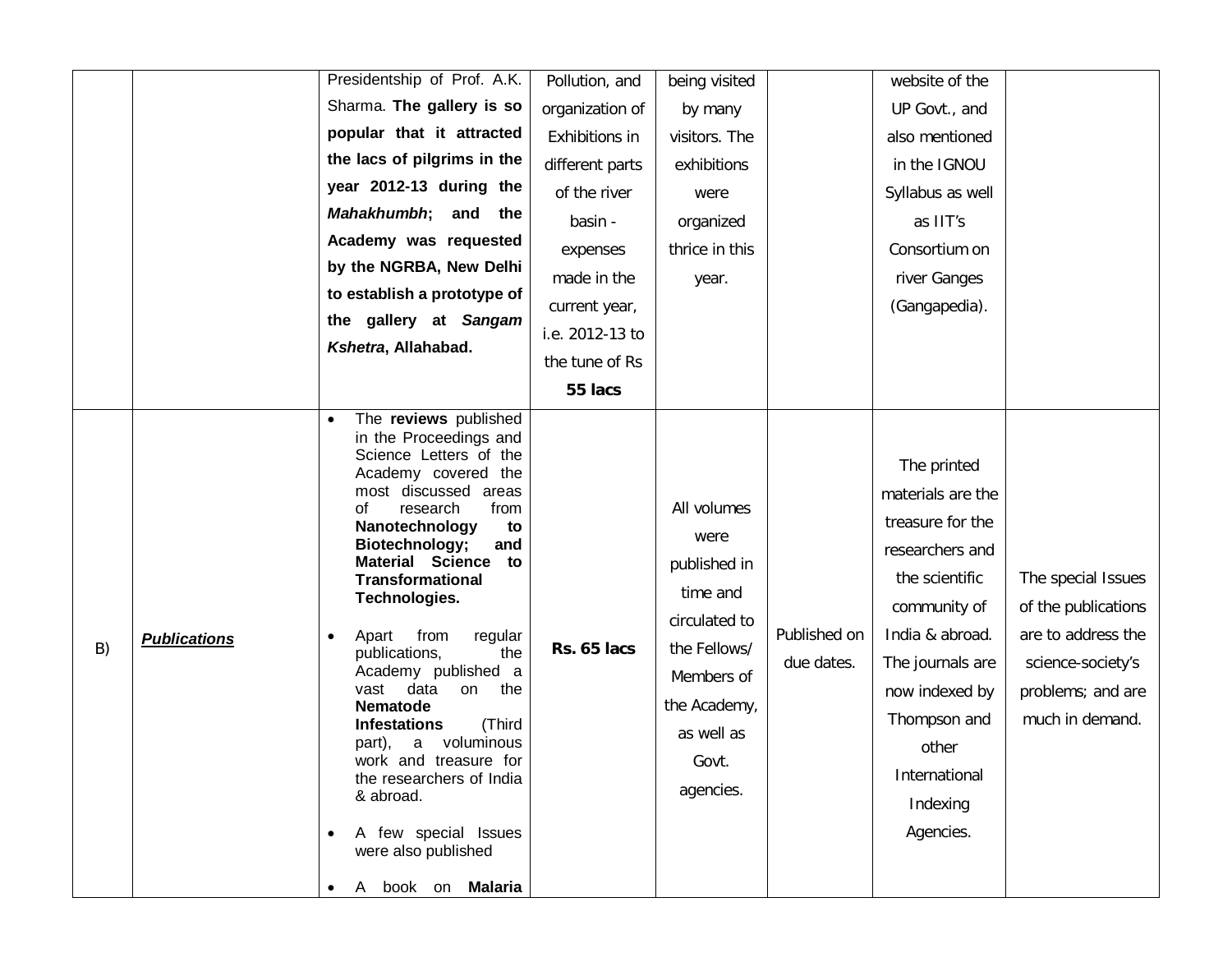|    |                                                             | <u>(Malaria Anusandhan</u><br>se Rog Samadhan) -<br>compilation<br>of the<br>celebrated<br>research<br>papers of Prof V P<br>Sharma,<br><b>Former</b><br>Director, MRC, Delhi,<br>of about 600 pages has<br>also been published in<br>collaboration with the<br>ICMR, N. Delhi.<br>All the journals of NASI<br>$\bullet$<br>now<br>being<br>are<br>published on line in<br>collaboration with the<br>Springer India<br>Pvt.<br>Ltd., New Delhi.<br>highlights<br>The<br>of                                                                                                                                      |                     |                                                                                                  |                                        |                                                             | methods<br>(a)Innovative                                                                                                                                                                                                                                                                                                                                                                                                                                                                                                                         |
|----|-------------------------------------------------------------|-----------------------------------------------------------------------------------------------------------------------------------------------------------------------------------------------------------------------------------------------------------------------------------------------------------------------------------------------------------------------------------------------------------------------------------------------------------------------------------------------------------------------------------------------------------------------------------------------------------------|---------------------|--------------------------------------------------------------------------------------------------|----------------------------------------|-------------------------------------------------------------|--------------------------------------------------------------------------------------------------------------------------------------------------------------------------------------------------------------------------------------------------------------------------------------------------------------------------------------------------------------------------------------------------------------------------------------------------------------------------------------------------------------------------------------------------|
| C) | <b>Science</b><br><b>Communication</b><br><b>Activities</b> | activities were Children<br><b>Science</b><br>Meet,<br>& Winter<br><b>Summer</b><br><b>Vacation</b><br>Schools,<br><b>Training Programmes,</b><br>Workshops,<br><b>National</b><br>Seminars,<br><b>Technology</b><br>Day,<br><b>National Science Day</b><br>and<br>World<br>Environment Day etc.<br>The<br>Academy<br>also<br>the<br>encouraged<br>teachers for out of the<br>class science activities<br>recognizing<br>their<br>by<br>talent and giving away<br>awards to them.<br>Not only that, a first of<br>its kind activity was<br>started by the Academy<br>the<br>for<br>young<br>researchers, when a | <b>Rs. 145 lacs</b> | Very Popular<br>Programmes<br>running by<br>the Academy.<br>Organised<br>throughout<br>the year. | All the<br>programmes<br>held in time. | About 25000<br>students and<br>teachers were<br>benefitted. | 0f<br>teaching,<br>development<br>0f<br>low<br>cost experimental tools<br>techniques<br>&<br>and<br>organization of several<br>workshops/orientation<br>programmes<br>and<br>refresher courrses by<br><b>NASI</b><br>Programme<br>(b)<br>on<br>Biodiversity - Several<br>programmes<br>were<br>organized to investigate<br>specific<br>area<br>the<br>biodiversity;<br>Biodiversity<br>Registers<br>have<br>also<br>been<br>prepared for a few<br>regions.<br>(c) Programmes on<br>Library Science &<br>Information - The<br>Academy maintains a |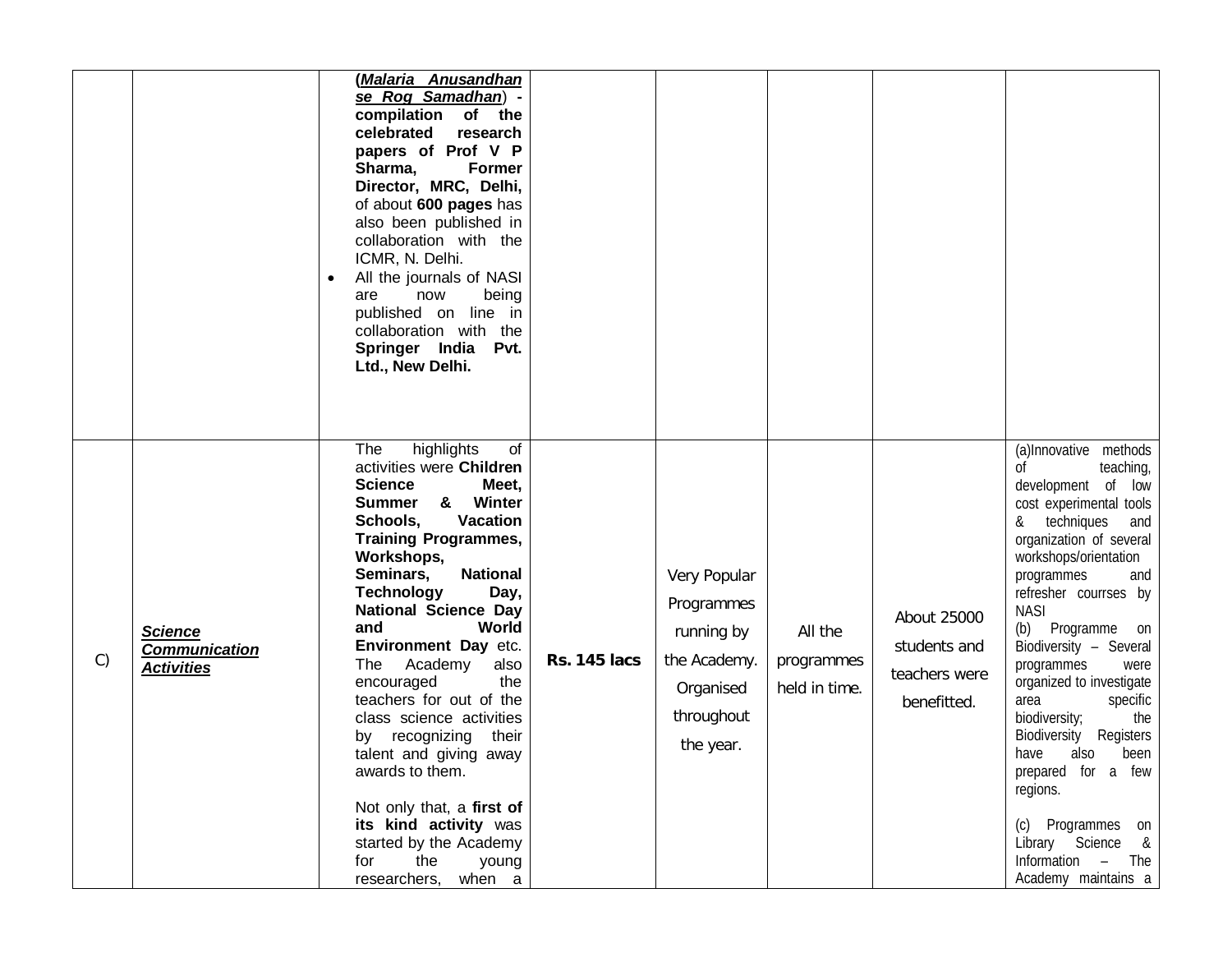| series of workshops     |  |  | very rich library for  |
|-------------------------|--|--|------------------------|
| on Scientific Paper     |  |  | facilitating<br>the    |
| Writing was organized   |  |  | researchers; and also  |
| by the Academy to train |  |  | organizes<br>regular   |
| them for expressing     |  |  | meetings/workshops to  |
| their<br>views<br>and   |  |  | guide the students.    |
| research findings in an |  |  |                        |
| appropriate manner.     |  |  | (d) On By-pass Desert  |
| Recently, the Vth such  |  |  | Cooler - Intensive     |
| workshop was held at    |  |  | research<br>and        |
| NASI, Allahabad<br>on   |  |  | awareness              |
| Nov.8-10, 2012.         |  |  | were<br>programmes     |
|                         |  |  | conducted to minimize  |
|                         |  |  | mosquitogenic          |
|                         |  |  | conditions; and reduce |
|                         |  |  | the menace of malaria, |
|                         |  |  |                        |
|                         |  |  | dengue etc. in and     |
|                         |  |  | Allahabad<br>around    |
|                         |  |  | region.                |
|                         |  |  |                        |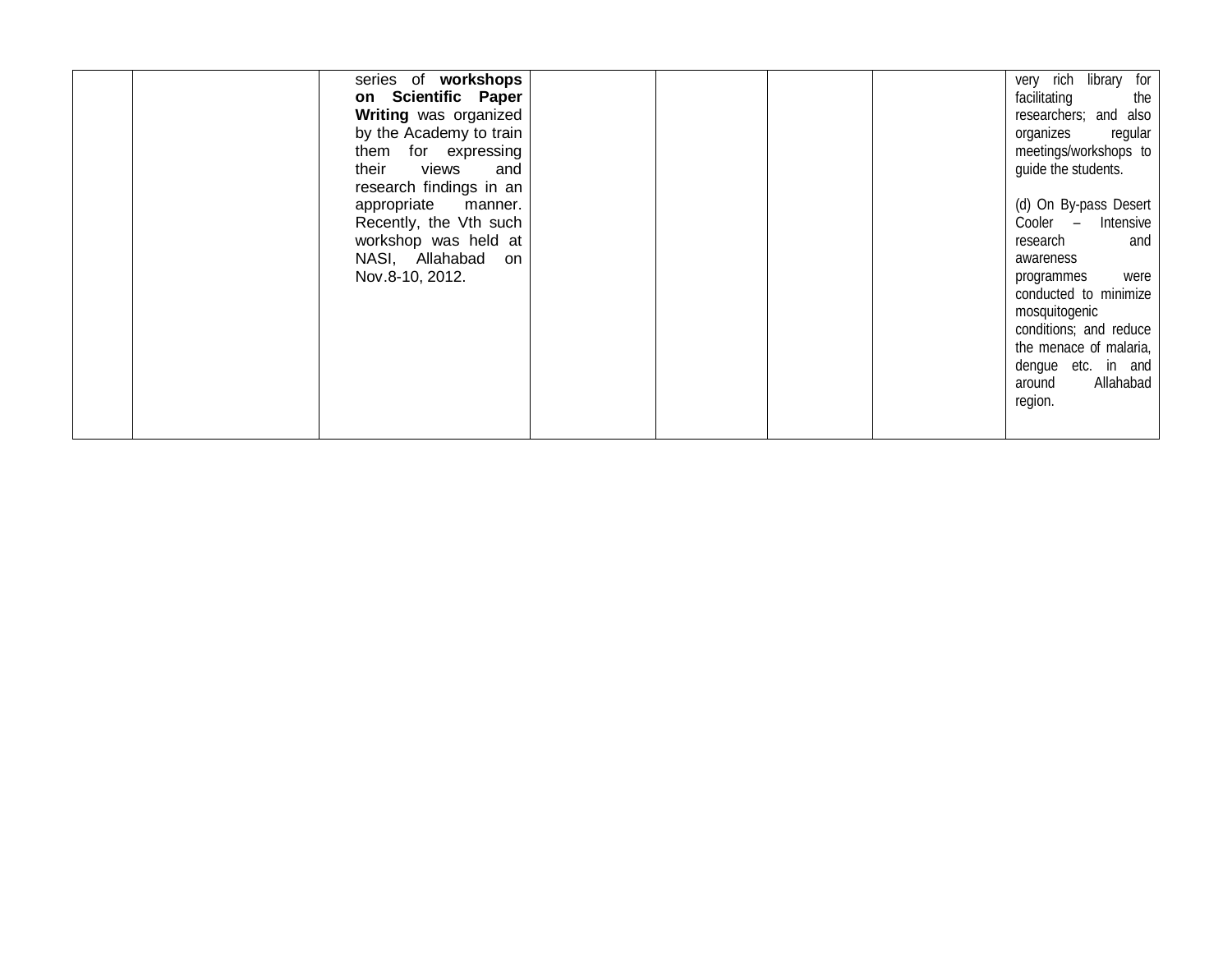| D) | <b>Science Education</b><br><b>Programmes in joint</b><br>collaboration of other<br><b>National Science</b><br><b>Academies</b> | NASI together with other<br>two Science Academies -<br>National Science<br>Indian<br>Academy, New Delhi and<br>of<br>Indian<br>Academy<br>Sciences,<br>Bangalore,<br>is<br>organizing<br>the<br>jointly<br>Summer<br>Research<br>Fellowship under the joint<br>Science Education Panel to<br>provide<br>opportunities to<br>bright<br>under-and<br>post-<br>graduate<br>students<br>and<br>teachers to usefully spend<br>summer/winter<br>their<br>vacations, at a research<br>laboratory for a period of<br>two months. It is worth<br>mentioning that a<br>large<br>number of Fellows of NASI<br>have opted to mentor<br>students<br>and<br>teachers<br>under this programme. | <b>Rs. 150 lacs</b> | About<br>thousand<br>students/<br>teachers<br>participated<br>in the<br>programme                                                                                              | Completed<br>within the<br>stipulated<br>time line. | The students are<br>aspiring to<br>become<br>scientists or<br>taking science in<br>their higher<br>studies.                                                              | Very popular<br>programme all over<br>India. Also several<br>refresher courses<br>and lecture<br>workshops<br>organized with this<br>programme.           |
|----|---------------------------------------------------------------------------------------------------------------------------------|---------------------------------------------------------------------------------------------------------------------------------------------------------------------------------------------------------------------------------------------------------------------------------------------------------------------------------------------------------------------------------------------------------------------------------------------------------------------------------------------------------------------------------------------------------------------------------------------------------------------------------------------------------------------------------|---------------------|--------------------------------------------------------------------------------------------------------------------------------------------------------------------------------|-----------------------------------------------------|--------------------------------------------------------------------------------------------------------------------------------------------------------------------------|-----------------------------------------------------------------------------------------------------------------------------------------------------------|
| E) | <b>Annual</b><br>Session/Symposia/Se<br>minars & Scientific<br><b>Discussions</b>                                               | During the Annual Session,<br>every year a Symposium is<br>also organized on some<br>recent topic of interest,<br>directly related to science &<br>The<br>society.<br>Academy<br>organized a Symposium on<br>Nano-science & technology<br>mankind,<br>at BHU,<br>for<br>Varanasi, during its 82 <sup>nd</sup><br>Annual<br>Session<br>on<br>November 28- December<br>01, 2012. The convener of<br>this symposium was Prof.<br>Ashok<br>Misra,<br>former<br>Director, IIT Bombay. The<br>symposium was addressed<br>by several world famous<br>scientists on Nano-science<br>& technology.                                                                                       | Rs 85 lacs          | The<br>recommendat<br>ions are to<br>be uploaded<br>on the<br>website of<br><b>NASI</b><br><u>(www.nasi.ni</u><br>$c.in$ ; and will<br>also be sent<br>to the Govt.<br>bodies. | Completed<br>in time.                               | Chairs<br>Scholarships<br>and<br>will be instituted<br>to supervise and<br>take up projects<br>and activities in<br>the areas related<br>to nano-science &<br>technology | The symposium<br>was the need of<br>hour; and the<br>recommendation<br>are being sent for<br>implementation by<br>the different<br>concerned<br>agencies. |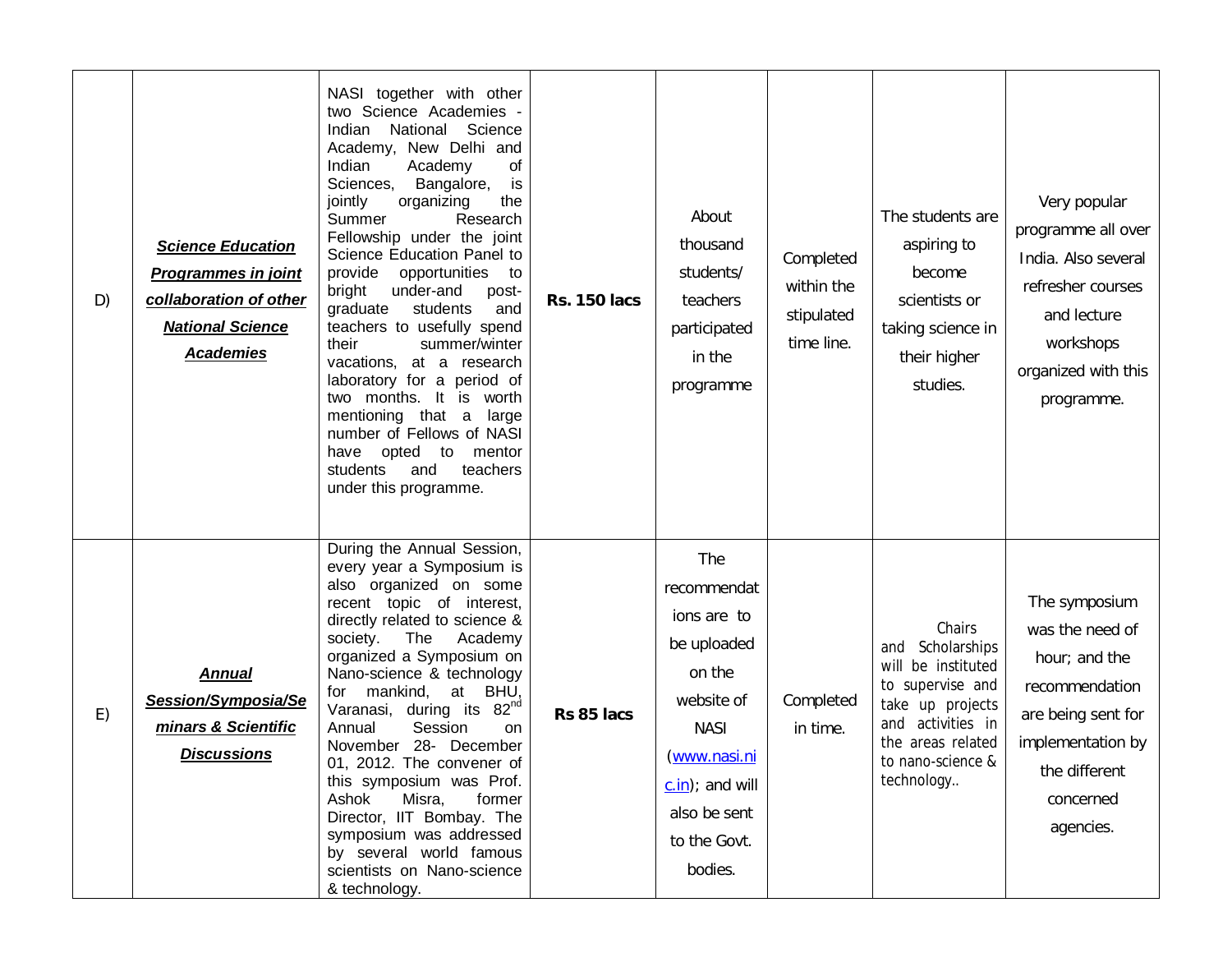|    |                          | Apart from                                                      |             |               |                 |                  |                      |  |
|----|--------------------------|-----------------------------------------------------------------|-------------|---------------|-----------------|------------------|----------------------|--|
|    |                          | electing/selecting the                                          |             | The Fellows/  |                 |                  |                      |  |
|    |                          | Fellows/Members, the                                            |             | Members and   |                 |                  |                      |  |
|    |                          | Academy also has started a                                      |             | the Awardees  |                 |                  |                      |  |
|    |                          | tradition of recognizing the                                    |             | have          |                 |                  |                      |  |
|    |                          | manifold contributions of its                                   |             | immensely     | The timely      |                  |                      |  |
|    |                          | senior and distinguished                                        |             | contributed   |                 | Manifold         | These Fellowships    |  |
|    |                          | scientists by offering them                                     |             | to the        | reports were    | achievements of  | and Chairs are very  |  |
|    |                          | prestigious Chairs.                                             |             | development   | received;       | these scientists | prestigious and      |  |
|    | Fellowship/              | Recently, the ICMR, New                                         |             | of science in | and printed     | has been         | ICMR/DST/UGC         |  |
| F) | <b>Membership and</b>    | Delhi, has jointly instituted                                   | Rs 510 lacs | general and   | in the          | published in the | have given full      |  |
|    | recognition/awards       | the NASI-ICMR Fellowship                                        |             | the research  | Annual          | Annual Report,   | recognition to the   |  |
|    |                          | in the area of Public Health                                    |             | in particular | Report of       | sent to the DST, | work of these        |  |
|    |                          | Research. This is the first                                     |             | by publishing | the<br>Academy. | N Delhi.         | scientists.          |  |
|    |                          | such joint endeavor of the                                      |             | their results |                 |                  |                      |  |
|    |                          | Academy and ICMR.                                               |             | and patenting |                 |                  |                      |  |
|    |                          | 2012,<br>the<br>In<br>year                                      |             |               | their           |                  |                      |  |
|    |                          | Distinguished<br>Woman<br>Scientist Chair has been              |             | findings/     |                 |                  |                      |  |
|    |                          | instituted with the support of                                  |             |               |                 |                  |                      |  |
|    |                          | the DST, New Delhi.                                             |             | Products.     |                 |                  |                      |  |
|    |                          | Library<br>services<br>were                                     |             | Every day the |                 | The library is   |                      |  |
|    |                          | enriched through digitization<br>of the<br>library, subscribing |             | library is    | The required    | very popular;    |                      |  |
|    |                          | books<br>and<br>more<br>by                                      |             | attended by   | updation of     | and contains     |                      |  |
|    |                          | providing<br>facilities<br>of<br>reading<br>storage,<br>room,   |             | about 30-40   | the library     | precious         | It is connected to   |  |
|    |                          | microfilming, citation index                                    |             | researchers/  | stock &         | treasure of      | several institutions |  |
| G) | <b>Singhania Library</b> | Internet facility<br>for<br>etc.<br>educational purpose is also | Rs 45 lacs  | Student of    | services are    | books on history | of India and         |  |
|    |                          | being provided to<br>the<br>students free-of-cost. In the       |             | undergraduat  | to be done      | of science and   | abroad.              |  |
|    |                          | year 2011 the library has                                       |             | $e_{i}$       | within the      | also of other    |                      |  |
|    |                          | been connected to National<br>Knowledge Network (NKN).          |             | postgraduate  | time period.    | branches of      |                      |  |
|    |                          |                                                                 |             | ; and $+2$    |                 | science &        |                      |  |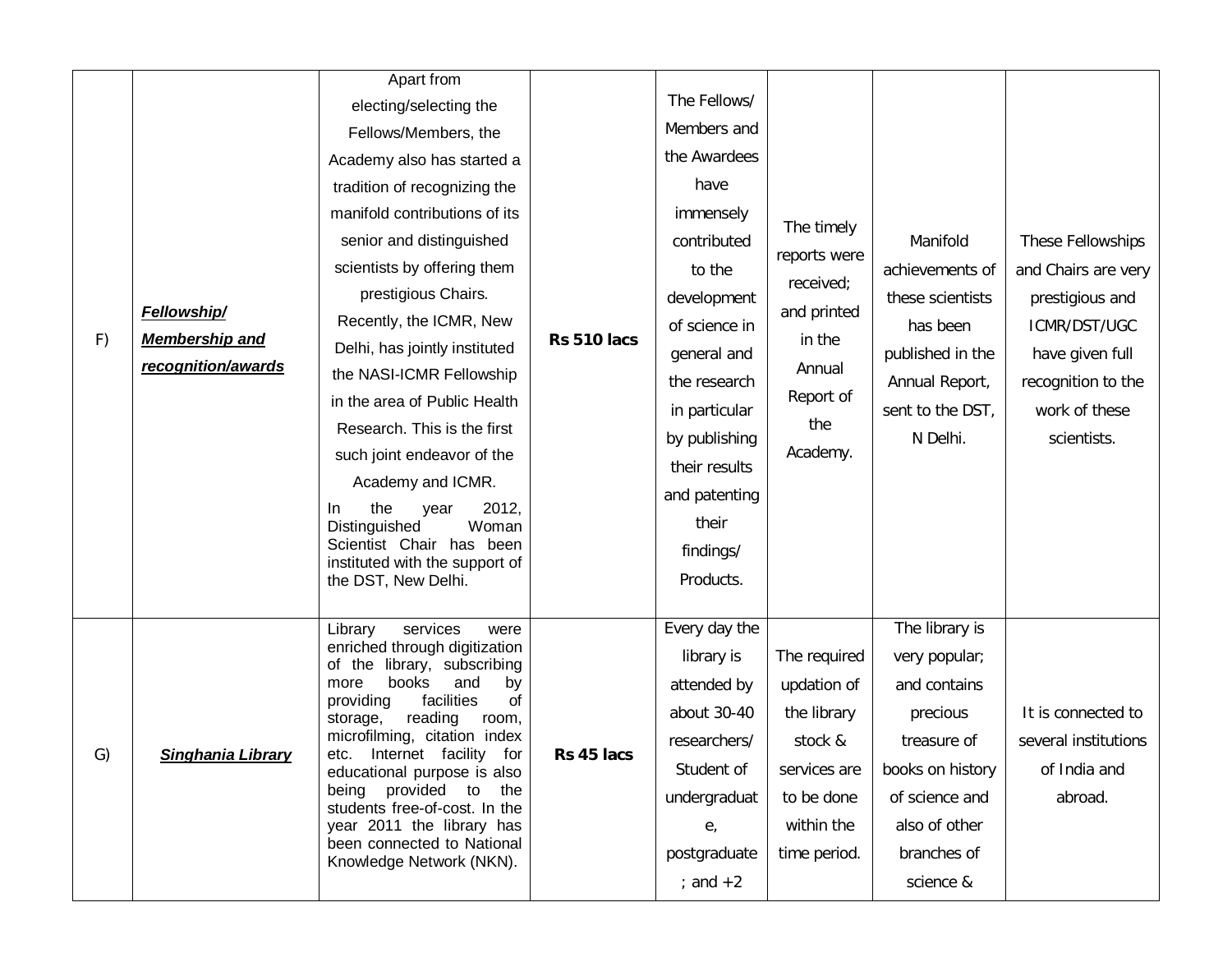|           |                                                                                                     |                                                                                                                                                                                                                                                   |                            | level.                                                |                                                                          | technology.                                               |                                                                                                                                                                                                                         |
|-----------|-----------------------------------------------------------------------------------------------------|---------------------------------------------------------------------------------------------------------------------------------------------------------------------------------------------------------------------------------------------------|----------------------------|-------------------------------------------------------|--------------------------------------------------------------------------|-----------------------------------------------------------|-------------------------------------------------------------------------------------------------------------------------------------------------------------------------------------------------------------------------|
| H)        | <b>Local Chapters</b>                                                                               | The 17 Chapters of the<br>Academy have undertaken<br>a hundreds of activities<br>for the furtherance of the<br>Academy's objectives.<br>Detailed reports of the<br>Chapters has been included<br>in the Annual Report<br>(published for 2012-13). | Rs. 30 lacs                | <b>About 15000</b><br>students<br>were<br>benefitted. | All the<br>Chapters are<br>undertaking<br>their<br>activities<br>timely. | The<br>achievements<br>are published in<br>their reports. | The Chapters cover<br>almost the entire<br>country and involve<br>the NASI Fellows<br>and Members in<br>organizing the<br>science<br>communication/<br>Education activities.                                            |
| $\vert$ ) | <b>Other Activities</b><br>including NASI<br>Initiatives; and<br>Establishment/<br>Maintenance etc. | To serve the science &<br>society with many new<br>programmes in the Year of<br>Science                                                                                                                                                           | Rs.2415.10<br>lacs         | -----                                                 |                                                                          |                                                           | The Year of<br><b>Science</b><br>Programmes have<br>been started; as<br>well as another<br>gallery on<br>Brahmaputra is also<br>to be set-up under<br>the programme for<br>dissemination of<br>scientific<br>knowledge. |
|           |                                                                                                     | Grand Total*:                                                                                                                                                                                                                                     | Rs. 35.00<br><b>Crores</b> |                                                       |                                                                          |                                                           |                                                                                                                                                                                                                         |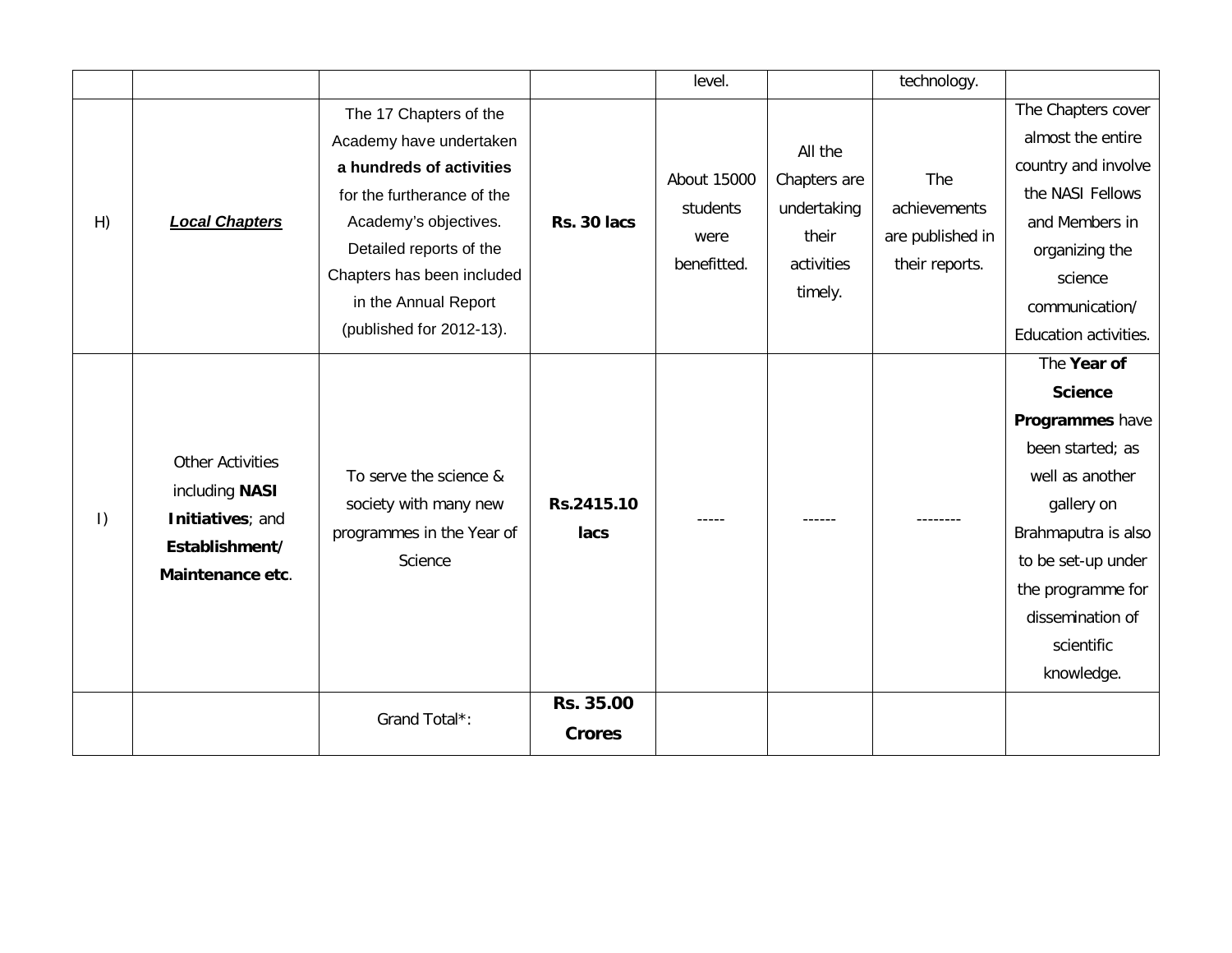## **Name of the Ministry/Department: THE NATIONAL ACADEMY OF SCIENCES, INDIA, ALLAHABAD**

Annual Plan (2014-15)

Statement of Outlays & Outcomes/Targets (2014-15)

| <b>SI</b><br>No. | Name of Scheme/<br>Programme                                                                                     | <b>Objective/ Outcome</b>                                                                                                                                                                                                                                                                                                             | <b>Outlay 2013-</b><br>14                                                                                                                                                                                                                                                                                | Quantifiabl<br>e<br><b>Deliverable</b><br>S                                                                                                       | Process/<br><b>Timelines</b>               | <b>Achievements</b><br>$w.r.t$ Col $(5)$<br>as on                                                                                                                                                                                    | <b>Remarks</b>                                      |
|------------------|------------------------------------------------------------------------------------------------------------------|---------------------------------------------------------------------------------------------------------------------------------------------------------------------------------------------------------------------------------------------------------------------------------------------------------------------------------------|----------------------------------------------------------------------------------------------------------------------------------------------------------------------------------------------------------------------------------------------------------------------------------------------------------|---------------------------------------------------------------------------------------------------------------------------------------------------|--------------------------------------------|--------------------------------------------------------------------------------------------------------------------------------------------------------------------------------------------------------------------------------------|-----------------------------------------------------|
| $\mathbf{1}$     | $\overline{2}$                                                                                                   | 3                                                                                                                                                                                                                                                                                                                                     | $\overline{\mathbf{4}}$                                                                                                                                                                                                                                                                                  | 5                                                                                                                                                 | 6                                          | $\overline{7}$                                                                                                                                                                                                                       | 8                                                   |
| A)               | The Establishment of<br>a Magnificent<br><b>Brahmaputra-gallery</b> :<br>and maintenance of<br>the Ganga-gallery | successfully<br>After<br>establishing<br>the<br>Ganga-<br>gallery, the Council of the<br>Academy<br>decidedto<br>establish another gallery on<br>the rivers at Assam, i.e.<br>Brahmaputra gallery. The<br>process has already been<br>started; and hopefully the<br>work be completed by the<br>end of the financial year<br>2013-14. | Rs one crore<br>has been spent<br>so far in the<br>process of<br>establishing the<br>Brahmaputra<br>gallery; and<br>the<br>maintenance<br>and upkeep,<br>including<br>projects on<br>Ganga &<br>Pollution, and<br>organization of<br>Exhibitions in<br>different parts<br>of the river<br>basin, further | The<br>Brahmaputra-<br>gallery is<br>being<br>established;<br>the<br>exhibitions<br>will be<br>organized at<br>several<br>places in this<br>year. | Has to<br>become a<br>regular<br>activity. | The Ganga-<br>gallery has been<br>prominently<br>placed on the U<br>P Tourism<br>website of the<br>UP Govt., and<br>also mentioned<br>in the IGNOU<br>Syllabus as well<br>as IIT's<br>Consortium on<br>river Ganges<br>(Gangapedia). | NGBRA has praised<br>the efforts of the<br>Academy. |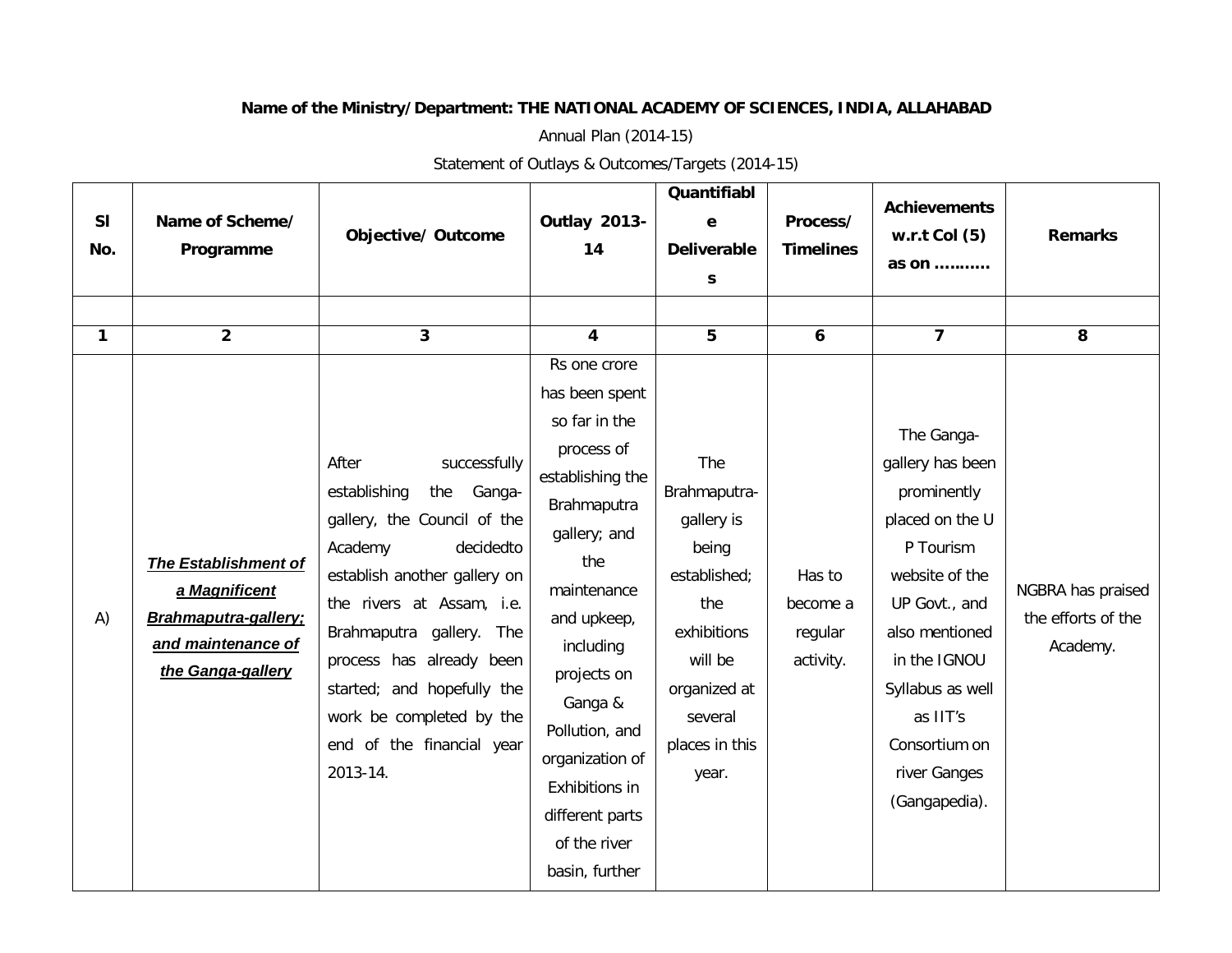|    |                                                             |                                                                                                                                                                                                                                                                                                                                                                                                                                                                                                                                                                                            | expenses to be<br>made in the<br>year, i.e. 2013-<br>14 are to the<br>tune of Rs one<br>crore sixty lacs<br>; therefore,<br>the total<br>comes to Rs.<br>2.60 crores. |                                                                                                                                                       |                                     |                                                                                                                                                                                                                                   |                                                                                                   |
|----|-------------------------------------------------------------|--------------------------------------------------------------------------------------------------------------------------------------------------------------------------------------------------------------------------------------------------------------------------------------------------------------------------------------------------------------------------------------------------------------------------------------------------------------------------------------------------------------------------------------------------------------------------------------------|-----------------------------------------------------------------------------------------------------------------------------------------------------------------------|-------------------------------------------------------------------------------------------------------------------------------------------------------|-------------------------------------|-----------------------------------------------------------------------------------------------------------------------------------------------------------------------------------------------------------------------------------|---------------------------------------------------------------------------------------------------|
| B) | <b>Publications</b>                                         | The reviews are being<br>$\bullet$<br>published<br>in<br>the<br>Proceedings<br>and<br>Science Letters of the<br>Academy covering the<br>most discussed areas<br>research<br>from<br>οf<br>Nanotechnology<br>to<br>Biotechnology;<br>and<br><b>Material Science</b><br>to<br><b>Transformational</b><br>Technologies.<br>A few special Issues<br>$\bullet$<br>will also be published<br>A book on Dengue will<br>$\bullet$<br>be published.<br>All the journals of NASI<br>$\bullet$<br>are being published on<br>line in collaboration with<br>the Springer India Pvt.<br>Ltd., New Delhi. | Rs. 70 lacs                                                                                                                                                           | All volumes<br>will be<br>published in<br>time and<br>circulated to<br>the Fellows/<br>Members of<br>the Academy,<br>as well as<br>Govt.<br>agencies. | To be<br>Published on<br>due dates. | The printed<br>materials are the<br>treasure for the<br>researchers and<br>the scientific<br>community of<br>India & abroad.<br>The journals are<br>indexed by<br>Thompson and<br>other<br>International<br>Indexing<br>Agencies. | The special Issues<br>of the publications<br>are to address the<br>science-society's<br>problems. |
| C) | <b>Science</b><br><b>Communication</b><br><b>Activities</b> | highlights<br>of<br>The<br>activities<br>be<br>will<br><b>Children</b><br><b>Science</b>                                                                                                                                                                                                                                                                                                                                                                                                                                                                                                   | <b>Rs. 170 lacs</b>                                                                                                                                                   | Very Popular<br>Programmes                                                                                                                            | All the<br>programmes               | About 35000<br>students and                                                                                                                                                                                                       | methods<br>(a)Innovative<br>teaching,<br>Οf<br>development<br>of low                              |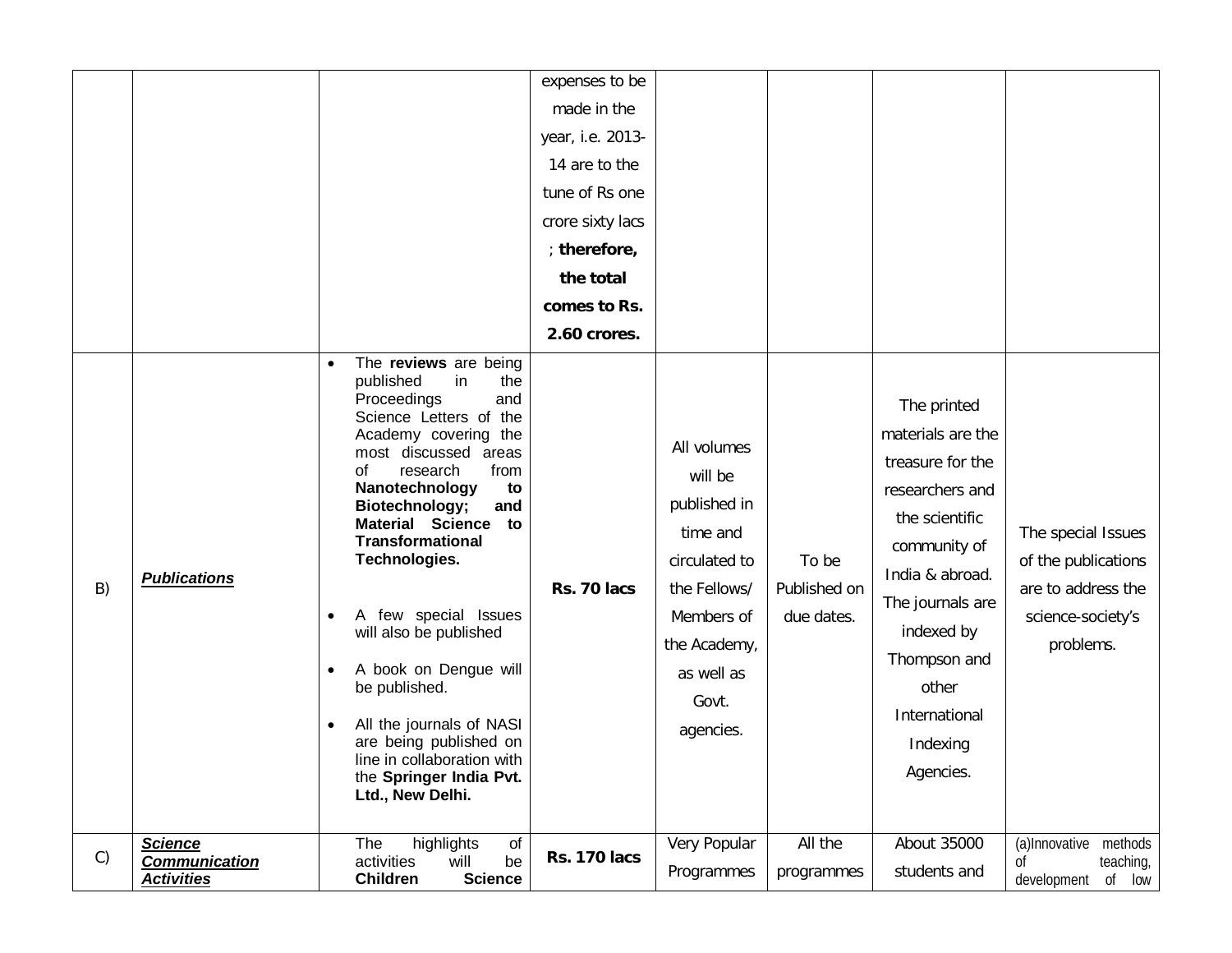| &<br><b>Summer</b><br>Meet,        | running by   | will be held | teachers will be | cost experimental tools      |
|------------------------------------|--------------|--------------|------------------|------------------------------|
| Winter<br>Schools,                 |              |              |                  | techniques<br>&<br>and       |
| <b>Training</b><br><b>Vacation</b> | the Academy, | in time.     | benefitted.      | organization of several      |
|                                    |              |              |                  |                              |
| Programmes,                        | organised    |              |                  | workshops/orientation        |
| Workshops,                         | throughout   |              |                  | programmes<br>and            |
| <b>National</b><br>Seminars,       |              |              |                  | refresher courrses by        |
| Day,<br><b>Technology</b>          | the year.    |              |                  | <b>NASI</b>                  |
| <b>National Science Day</b>        |              |              |                  | (b)<br>Programme on          |
| and<br>World                       |              |              |                  | Biodiversity - Several       |
| Environment Day etc.               |              |              |                  | programmes will be           |
| The<br>Academy<br>also             |              |              |                  | organized to investigate     |
| the<br>encourages                  |              |              |                  | specific<br>area             |
| teachers for out of the            |              |              |                  | the<br>biodiversity;         |
| class science activities           |              |              |                  | Biodiversity Registers       |
| by recognizing their               |              |              |                  | are also to be prepared      |
| talent and giving away             |              |              |                  | for a few regions.           |
| awards to them.                    |              |              |                  |                              |
|                                    |              |              |                  | Programmes<br>(c)<br>on      |
| Not only that, a series            |              |              |                  | Library Science<br>&         |
| workshops<br>of<br><b>on</b>       |              |              |                  | Information<br>The<br>$\sim$ |
| <b>Scientific</b><br>Paper         |              |              |                  | Academy maintains a          |
| Writing will continue as           |              |              |                  | very rich library for        |
| per previous years to              |              |              |                  | facilitating<br>the          |
| train the researchers for          |              |              |                  | researchers; and also        |
| expressing their views             |              |              |                  | organizes<br>regular         |
| and research findings in           |              |              |                  | meetings/workshops to        |
| an appropriate manner.             |              |              |                  | guide the students.          |
| The next workshop is to            |              |              |                  |                              |
| be held at Udaipur,                |              |              |                  |                              |
| Rajasthan.                         |              |              |                  |                              |
|                                    |              |              |                  |                              |
|                                    |              |              |                  |                              |
|                                    |              |              |                  |                              |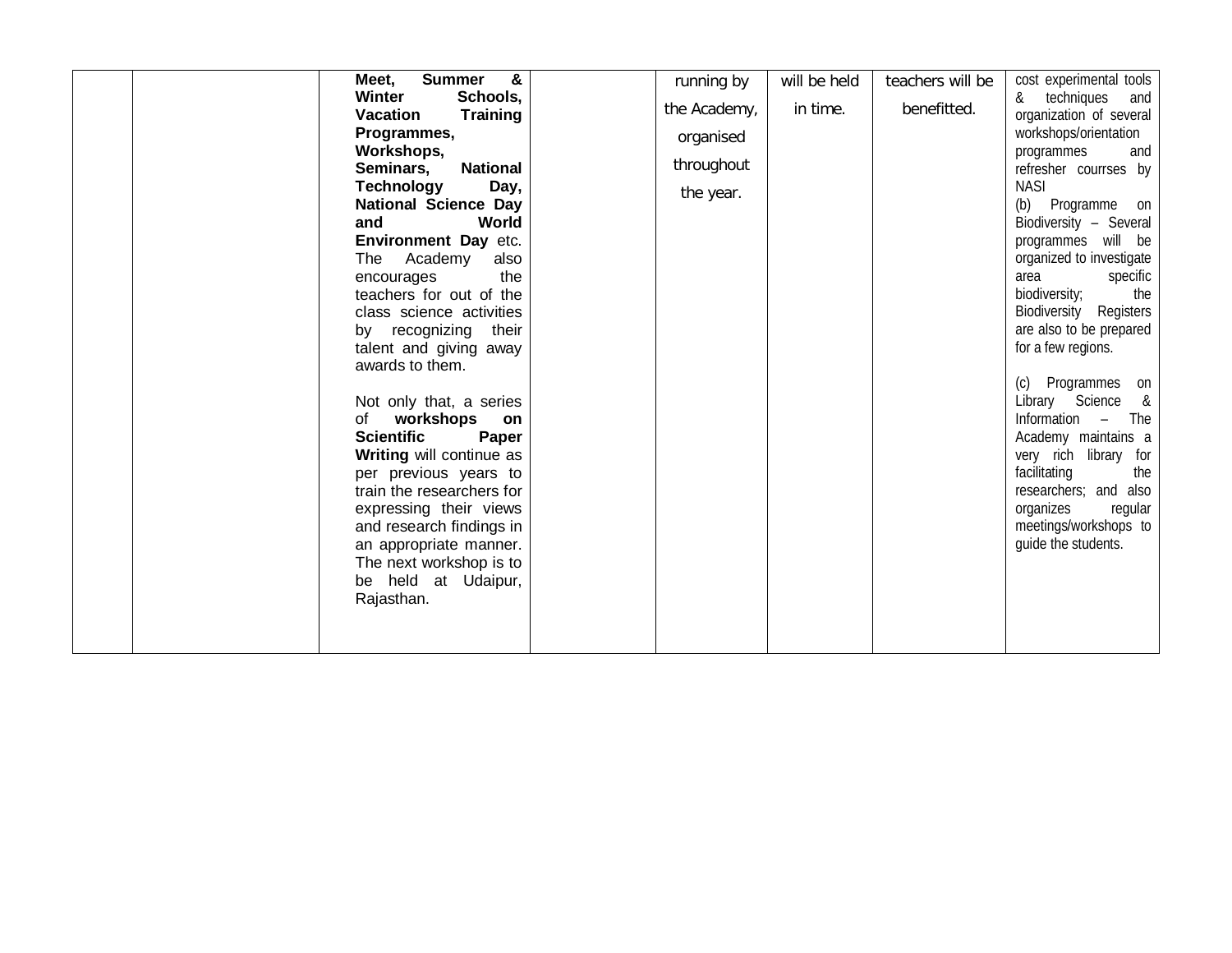| D) | <b>Science Education</b><br><b>Programmes in joint</b><br>collaboration of other<br><b>National Science</b><br><b>Academies</b> | NASI together with other<br>two Science Academies -<br>National Science<br>Indian<br>Academy, New Delhi and<br>Indian<br>Academy<br>οf<br>Sciences, Bangalore,<br>will<br>jointly organize the Summer<br>Research Fellowship under<br>the joint Science Education<br>Panel<br>to<br>provide<br>to<br>opportunities<br>bright<br>post-graduate<br>under-and<br>students and teachers to<br>usefully<br>their<br>spend<br>summer/winter vacations, at<br>a research laboratory for a<br>period of two months. | <b>Funds are to</b><br>be spent by<br>the IASc,<br><b>Bangalore</b> | About<br>thousand<br>students/<br>teachers may<br>participate in<br>the<br>programme | To be<br>Completed<br>within the<br>stipulated<br>time line. | The students<br>will be enthused<br>to become<br>scientists or to<br>take science in<br>their higher<br>studies.                                                    | Very popular<br>programme all over<br>India. Also several<br>refresher courses<br>and lecture<br>workshops would<br>be organized with<br>this programme. |
|----|---------------------------------------------------------------------------------------------------------------------------------|-------------------------------------------------------------------------------------------------------------------------------------------------------------------------------------------------------------------------------------------------------------------------------------------------------------------------------------------------------------------------------------------------------------------------------------------------------------------------------------------------------------|---------------------------------------------------------------------|--------------------------------------------------------------------------------------|--------------------------------------------------------------|---------------------------------------------------------------------------------------------------------------------------------------------------------------------|----------------------------------------------------------------------------------------------------------------------------------------------------------|
| E) | <b>Annual</b><br>Session/Symposia/Se<br>minars & Scientific<br><b>Discussions</b>                                               | During the Annual Session,<br>every year a Symposium is<br>also organized on some<br>recent topic of interest,<br>directly related to science &<br>This<br>society.<br>year<br>$\alpha$<br>Symposium on Space for<br>Human<br>Welfare<br>was<br>organized with<br>Dr K<br>Radhakrishnan,<br>Chairman, ISRO, as the<br><b>Chief Guest.</b>                                                                                                                                                                   | Rs 95 lacs                                                          | The<br>recommendat<br>ions will<br>be uploaded<br>on the<br>website of<br>NASI.      | held in<br>time.                                             | Chairs<br>Scholarships<br>and<br>be instituted<br>will<br>to supervise and<br>take up projects<br>and activities in<br>the areas related<br>the<br>to<br>symposium. | The symposium<br>was focused on<br>Space technology.                                                                                                     |
|    |                                                                                                                                 | Apart from                                                                                                                                                                                                                                                                                                                                                                                                                                                                                                  |                                                                     | The Fellows/                                                                         | Their                                                        | Manifold                                                                                                                                                            | The existing                                                                                                                                             |
|    | Fellowship/                                                                                                                     | electing/selecting the                                                                                                                                                                                                                                                                                                                                                                                                                                                                                      |                                                                     | Members and                                                                          | reports will                                                 | achievements of                                                                                                                                                     | Fellowships and                                                                                                                                          |
| F) | <b>Membership and</b>                                                                                                           | Fellows/Members, the                                                                                                                                                                                                                                                                                                                                                                                                                                                                                        | Rs 586 lacs                                                         | the Awardees                                                                         | be printed in                                                | these scientists                                                                                                                                                    | Chairs are very                                                                                                                                          |
|    | recognition/awards                                                                                                              | Academy also has started a                                                                                                                                                                                                                                                                                                                                                                                                                                                                                  |                                                                     | immensely                                                                            | the Annual                                                   | will be published                                                                                                                                                   | prestigious and                                                                                                                                          |
|    |                                                                                                                                 | tradition of recognizing the                                                                                                                                                                                                                                                                                                                                                                                                                                                                                |                                                                     | contribute to                                                                        | Report of                                                    | in the Annual                                                                                                                                                       | DBT/ICMR/DST                                                                                                                                             |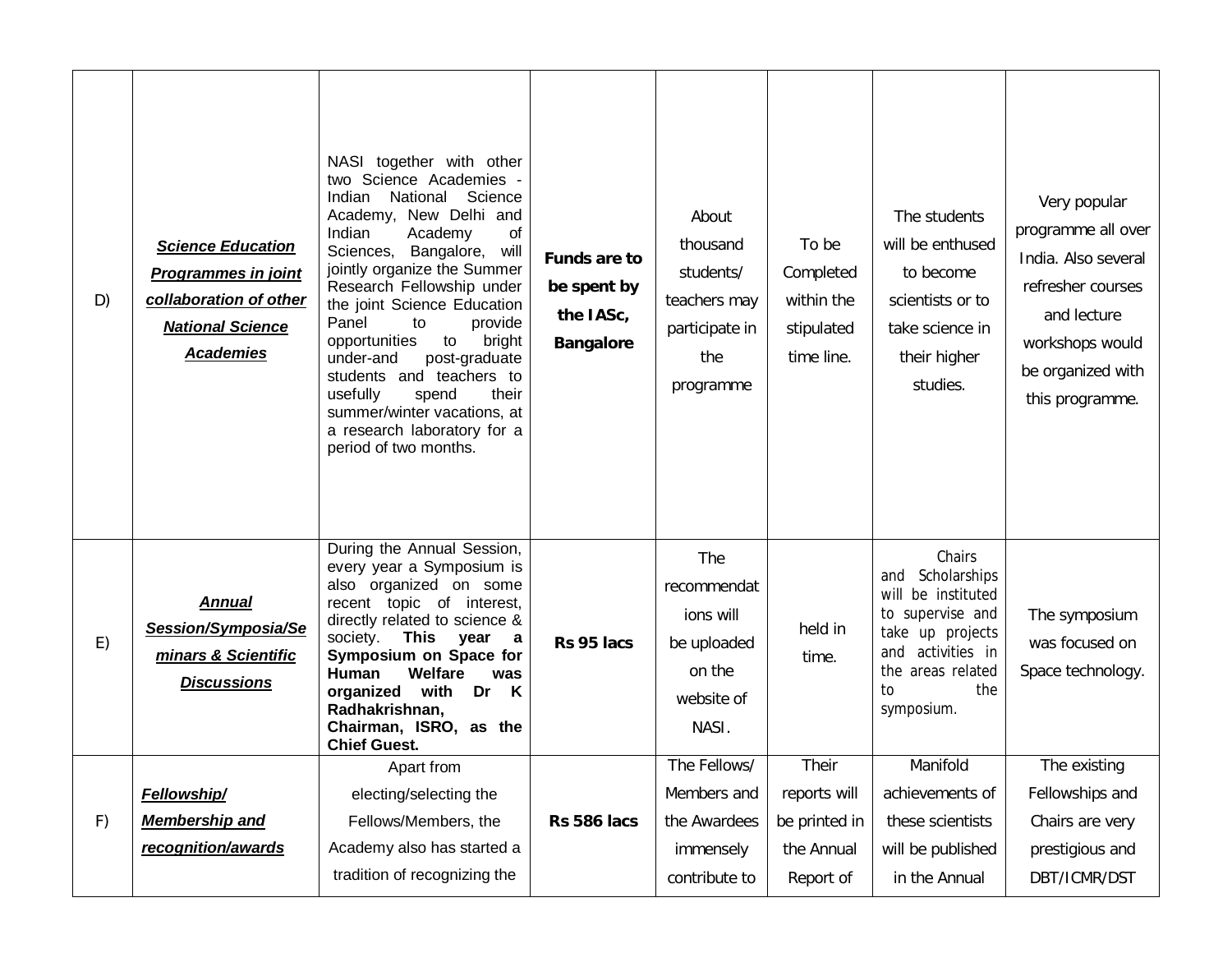|    |                       | manifold contributions of its                                                                                                                                                                                                                                              |             | the           | the                        | Report, to be     | /UGC, Govt. of          |                      |
|----|-----------------------|----------------------------------------------------------------------------------------------------------------------------------------------------------------------------------------------------------------------------------------------------------------------------|-------------|---------------|----------------------------|-------------------|-------------------------|----------------------|
|    |                       | senior and distinguished                                                                                                                                                                                                                                                   |             | development   | Academy.                   | sent to the DST,  | India have given        |                      |
|    |                       | scientists by offering them                                                                                                                                                                                                                                                |             | of science in |                            | N Delhi.          | full recognition to     |                      |
|    |                       | prestigious Chairs and                                                                                                                                                                                                                                                     |             | general and   |                            |                   | the work of the         |                      |
|    |                       | Fellowships.                                                                                                                                                                                                                                                               |             | the research  |                            |                   | scientists/fellows.     |                      |
|    |                       | The new                                                                                                                                                                                                                                                                    |             | in particular |                            |                   |                         |                      |
|    |                       | Chairs/Fellowships/Awards                                                                                                                                                                                                                                                  |             | by publishing |                            |                   |                         |                      |
|    |                       | will be instituted.                                                                                                                                                                                                                                                        |             | their results |                            |                   |                         |                      |
|    |                       |                                                                                                                                                                                                                                                                            |             | and patenting |                            |                   |                         |                      |
|    |                       |                                                                                                                                                                                                                                                                            |             | their         |                            |                   |                         |                      |
|    |                       |                                                                                                                                                                                                                                                                            |             | findings/     |                            |                   |                         |                      |
|    |                       |                                                                                                                                                                                                                                                                            |             | Products.     |                            |                   |                         |                      |
|    |                       |                                                                                                                                                                                                                                                                            |             | Every day the |                            | The library is    |                         |                      |
|    | Singhania Library     | Library services<br>will be<br>enriched<br>through<br>subscribing more books and<br>by providing facilities of<br>reading<br>storage,<br>room,<br>microfilming, citation index<br>Internet facility for<br>etc.<br>educational purpose is also<br>being provided to<br>the |             | library is    | The required               | very popular;     |                         |                      |
|    |                       |                                                                                                                                                                                                                                                                            |             | attended by   | updation of<br>the library | and contains      |                         |                      |
|    |                       |                                                                                                                                                                                                                                                                            |             | about 30-40   |                            | precious          | It is connected to      |                      |
|    |                       |                                                                                                                                                                                                                                                                            |             |               | researchers/               |                   | treasure of             | several institutions |
| G) |                       |                                                                                                                                                                                                                                                                            | Rs 50 lacs  | Student of    | stock &                    | books on history  |                         |                      |
|    |                       |                                                                                                                                                                                                                                                                            |             | undergraduat  | services will              | of science and    | of India and<br>abroad. |                      |
|    |                       | students free-of-cost. In the<br>year 2011 the library has                                                                                                                                                                                                                 |             | е,            | be done                    | also of other     |                         |                      |
|    |                       | been connected to National<br>Knowledge Network (NKN).                                                                                                                                                                                                                     |             | postgraduate  | within the                 | branches of       |                         |                      |
|    |                       |                                                                                                                                                                                                                                                                            |             | ; and $+2$    | time period.               | science &         |                         |                      |
|    |                       |                                                                                                                                                                                                                                                                            |             | level.        |                            | technology.       |                         |                      |
|    |                       | The 18 Chapters of the                                                                                                                                                                                                                                                     |             |               | All the                    |                   | The Chapters cover      |                      |
|    |                       | Academy will undertake                                                                                                                                                                                                                                                     |             | About 20000   | Chapters will              | The               | almost the entire       |                      |
| H) | <b>Local Chapters</b> | many activities for the                                                                                                                                                                                                                                                    | Rs. 40 lacs | students will | undertake                  | achievements      | country and involve     |                      |
|    |                       | furtherance of the                                                                                                                                                                                                                                                         |             | be            | their                      | will be published | the NASI Fellows        |                      |
|    |                       | Academy's objectives.                                                                                                                                                                                                                                                      |             | benefitted.   | activities                 | in their reports. | and Members in          |                      |
|    |                       | Detailed reports of the                                                                                                                                                                                                                                                    |             |               | timely.                    |                   | organizing the          |                      |